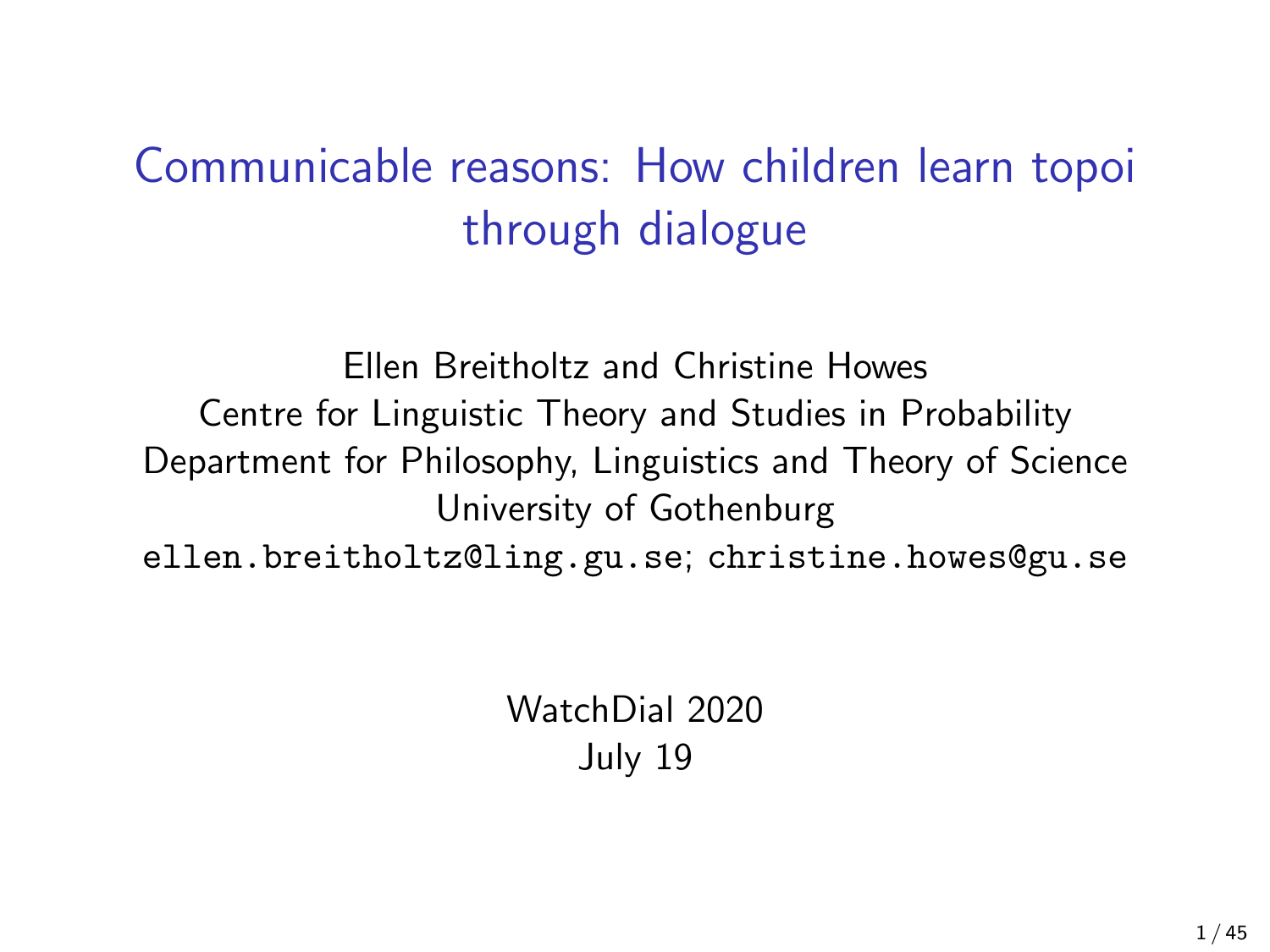### What this talk is about

How children build up their rhetorical resources partly by generalising enthymematic arguments encountered in conversation.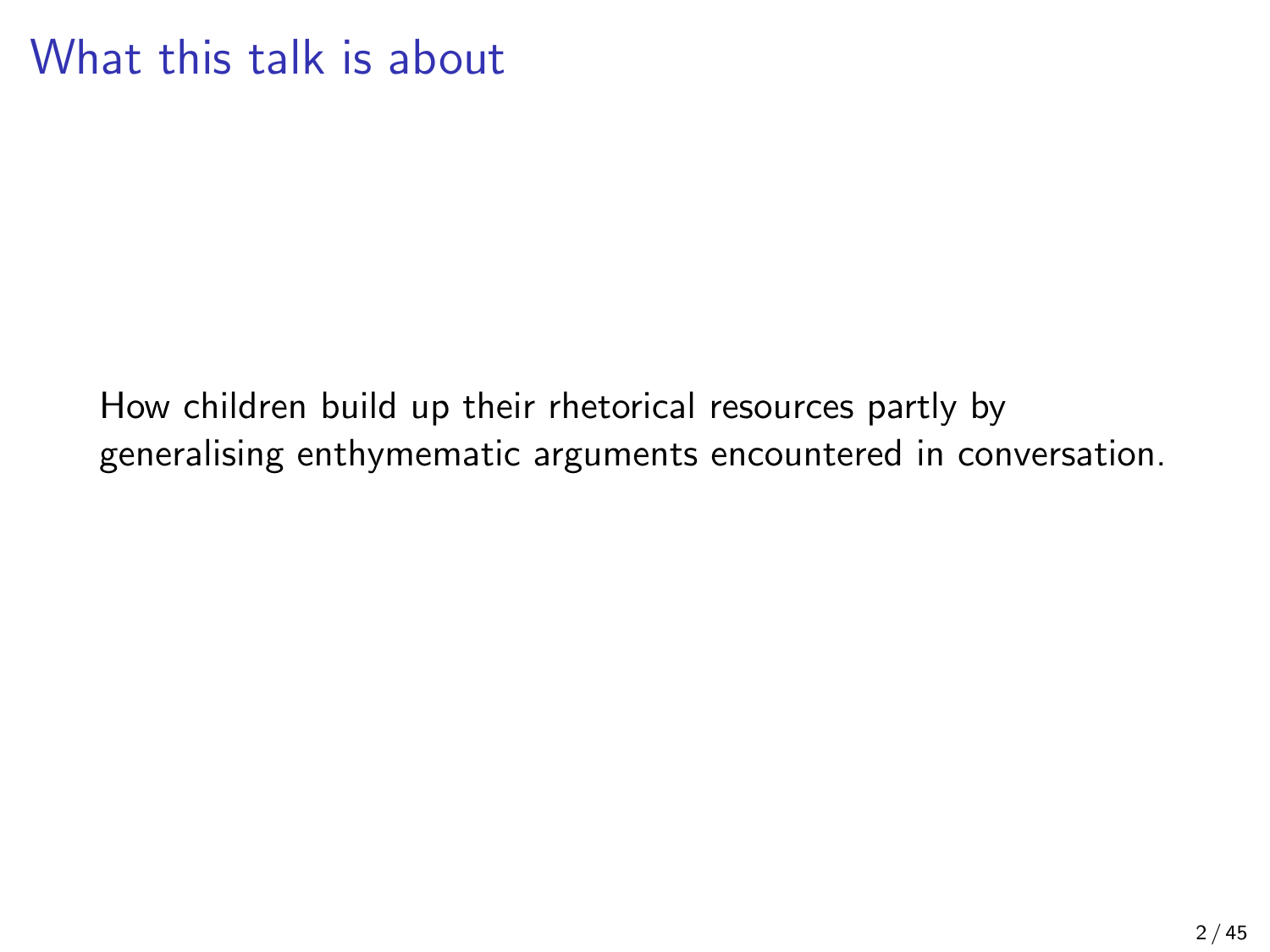### **Structure**

- $\triangleright$  First we will give some background to reasoning in dialogue, the role of interaction in language acquisition, and the building up of rhetorical resources.
- $\blacktriangleright$  Examples from interactions between children and adults which demonstrate how children draw on and acquire rhetorical resources in interaction.
- $\triangleright$  Finally, we will suggest a way of modelling how the acquisition of rhetorical resources works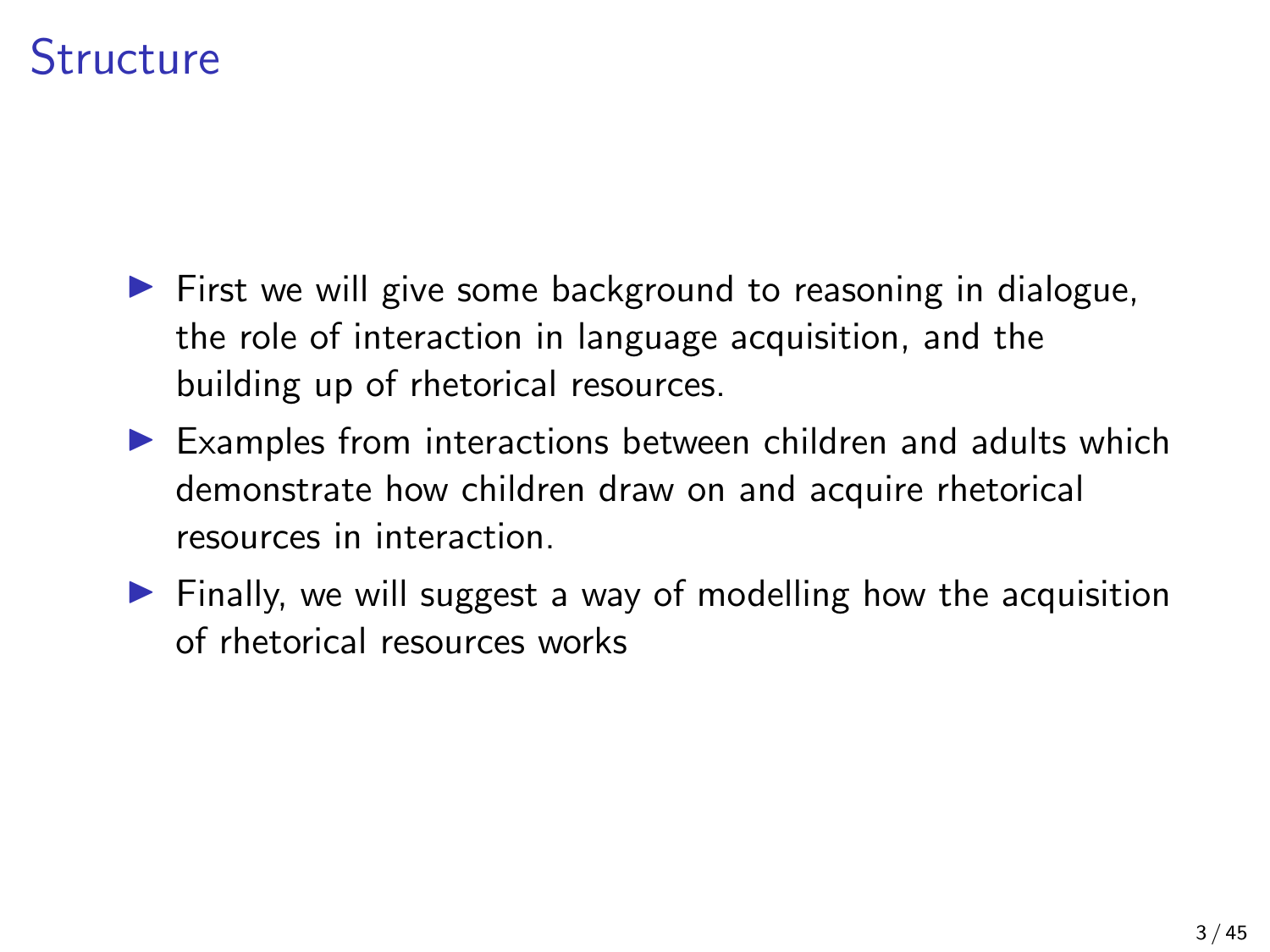# Reasoning in Dialogue

### Example 1

- Dave: . . . you're gonna be home from football until four, you gonna have your dinner, want a bath.
	- Lee: Yeah, but I might not go to school tomorrow.
- Dave: Why?
	- Lee: Cos of my cough.
- Dave: How can you play football and not go to school then?
	- Lee: Cos I was going out in the fresh air, I'm alright when I'm out in the fresh air.
- <span id="page-3-0"></span>Dave: So why aren't you going to school then?
	- Lee: I'm in the class room all day dad. [BNC KBE 10554-10561]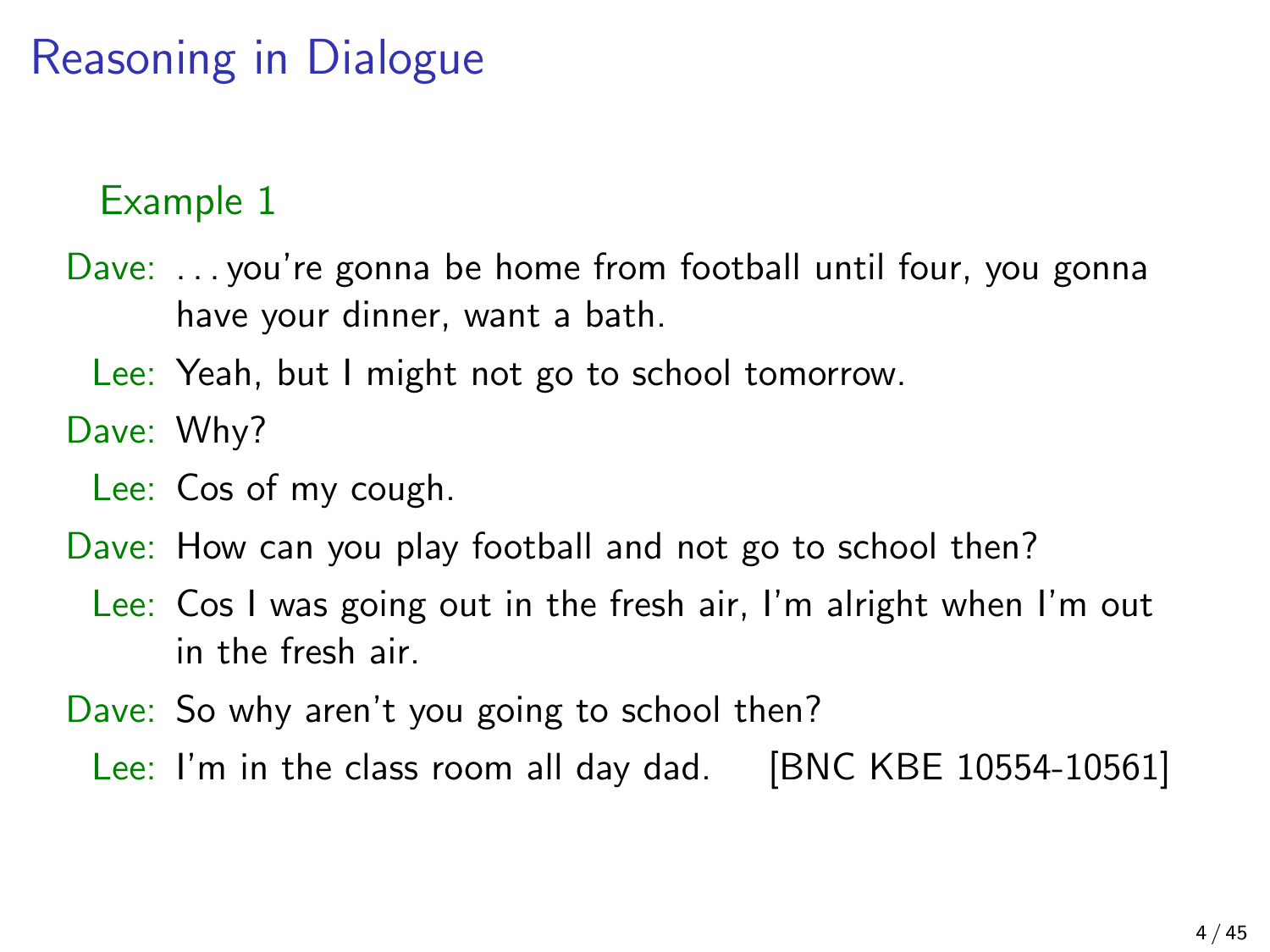As shown in  $(1)$ , participating in any dialogic exchange requires a wealth of knowledge,

- $\blacktriangleright$  linguistic items used
- $\blacktriangleright$  the world
- $\blacktriangleright$  interlocutor(s)
- $\blacktriangleright$  shared environment

 $\blacktriangleright$  social norms

- $\triangleright$  These factors are usually considered to be outside the remit of linguistics proper
- $\blacktriangleright$  However, the distinctions between linguistics, pragmatics and social factors are hard to justify when we look at language as it is used in everyday interaction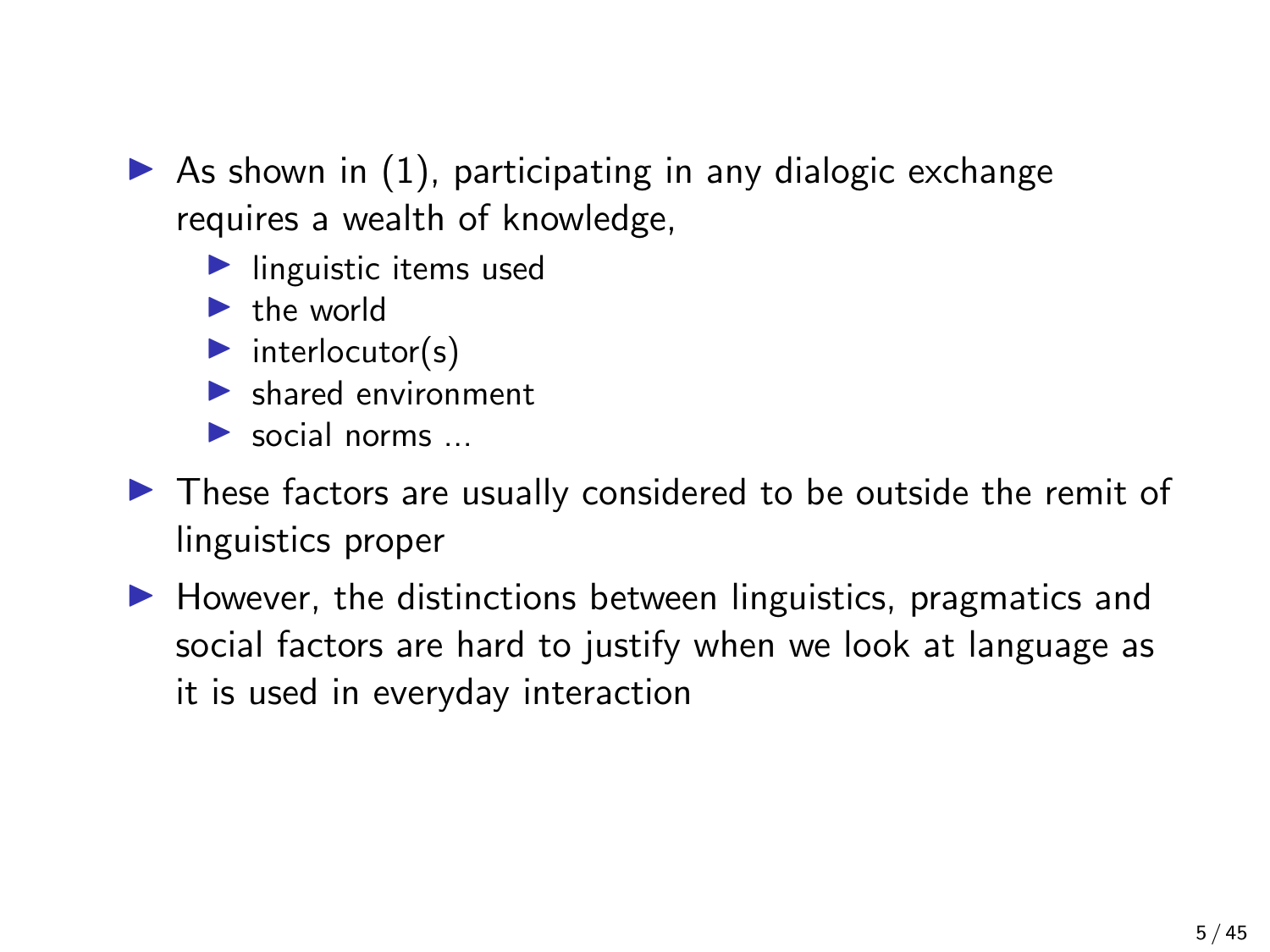- $\blacktriangleright$  In [\(1\)](#page-3-0), Lee is conveying
	- $\triangleright$  he is well enough to play football but not well enough to go to school because football takes place outdoors.
- $\blacktriangleright$  Conversely, his father Dave infers
	- $\triangleright$  if Lee is well enough to play football then he is well enough to go to school.
- $\triangleright$  But how do we learn that being ill restricts certain activities; or the possible exceptions to this 'rule', such as where the activity occurs?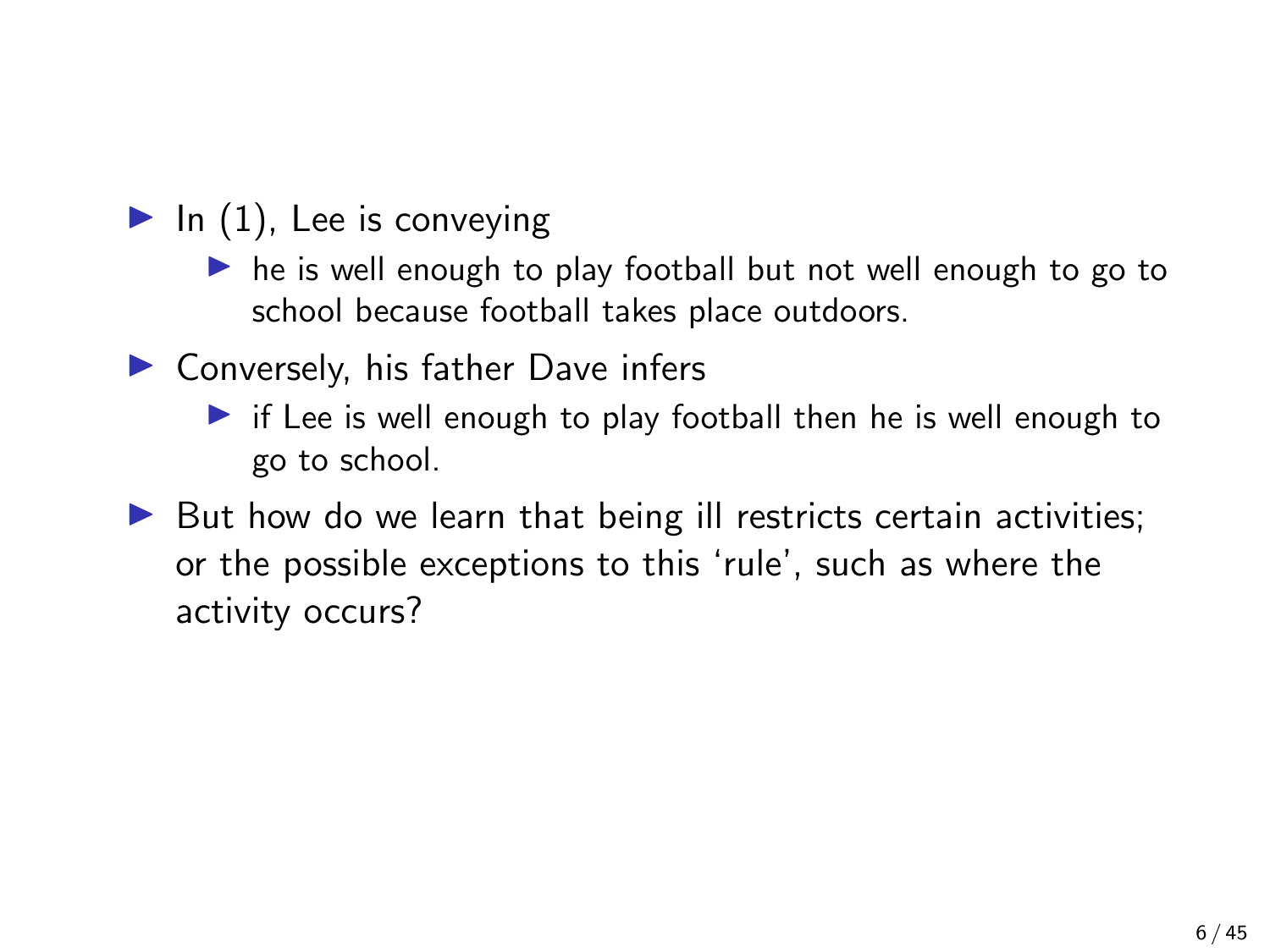### Reasoning in interaction

- $\triangleright$  Reasoning is essential in communication since interacting with others frequently involves making non-logical common-sense inferences linking context, background knowledge and beliefs to utterances in the dialogue
- ▶ Following [Breitholtz and Cooper \(2011\)](#page-45-0); [Breitholtz \(2011,](#page-45-1) [2014a\)](#page-45-2), we will use the Aristotelian term enthymeme in connection with such inferences.
- $\triangleright$  An enthymeme is an argument which appeals to what is in the listener's mind, i.e. an interlocutor must draw on background knowledge or contextual information to correctly interpret the argument.
- If a dialogue participant presents the argument P therefore  $Q$ , an interlocutor must supply a warrant that  $P$  is a valid reason for  $Q$  in order for the argument to be successful. These warrants are often referred to as topoi [\(Aristotle, 2007;](#page-45-3) [Ducrot, 1988\)](#page-47-0).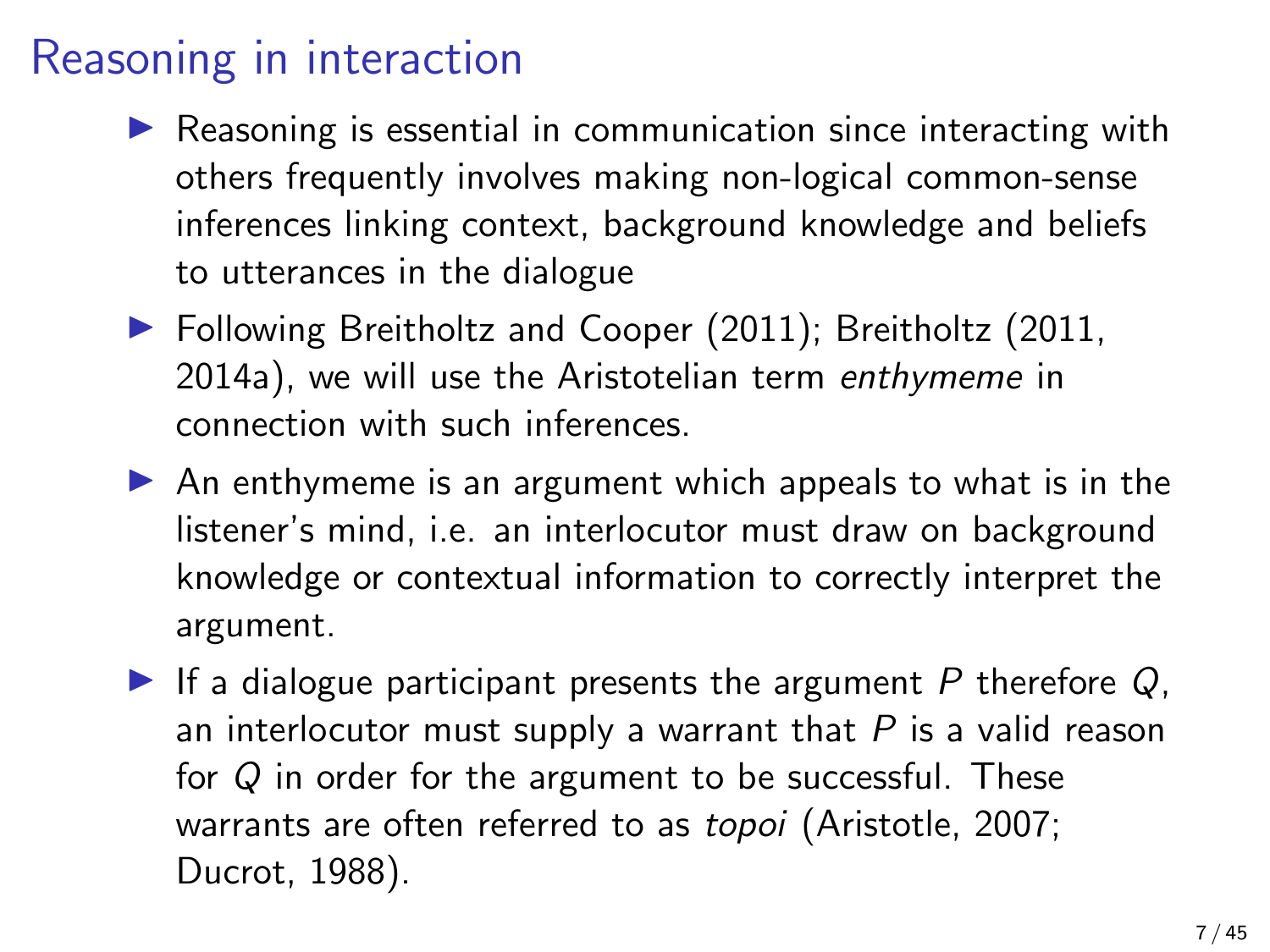$\blacktriangleright$  In [\(1\)](#page-3-0), the enthymeme from Dave's perspective can be depicted as [\(3\)](#page-7-0).

Example 2 ill(Lee)

stay home(Lee)

 $\triangleright$  This enthymeme could be underpinned by a more generally applicable topos such as the ones shown in [\(3\)](#page-7-1) and [\(4\)](#page-7-2).

<span id="page-7-1"></span>Example 3 ill(x) need\_rest(x) stay\_home $(x)$ 

<span id="page-7-2"></span><span id="page-7-0"></span>Example 4 ill(x) contagious(x)

stay\_home $(x)$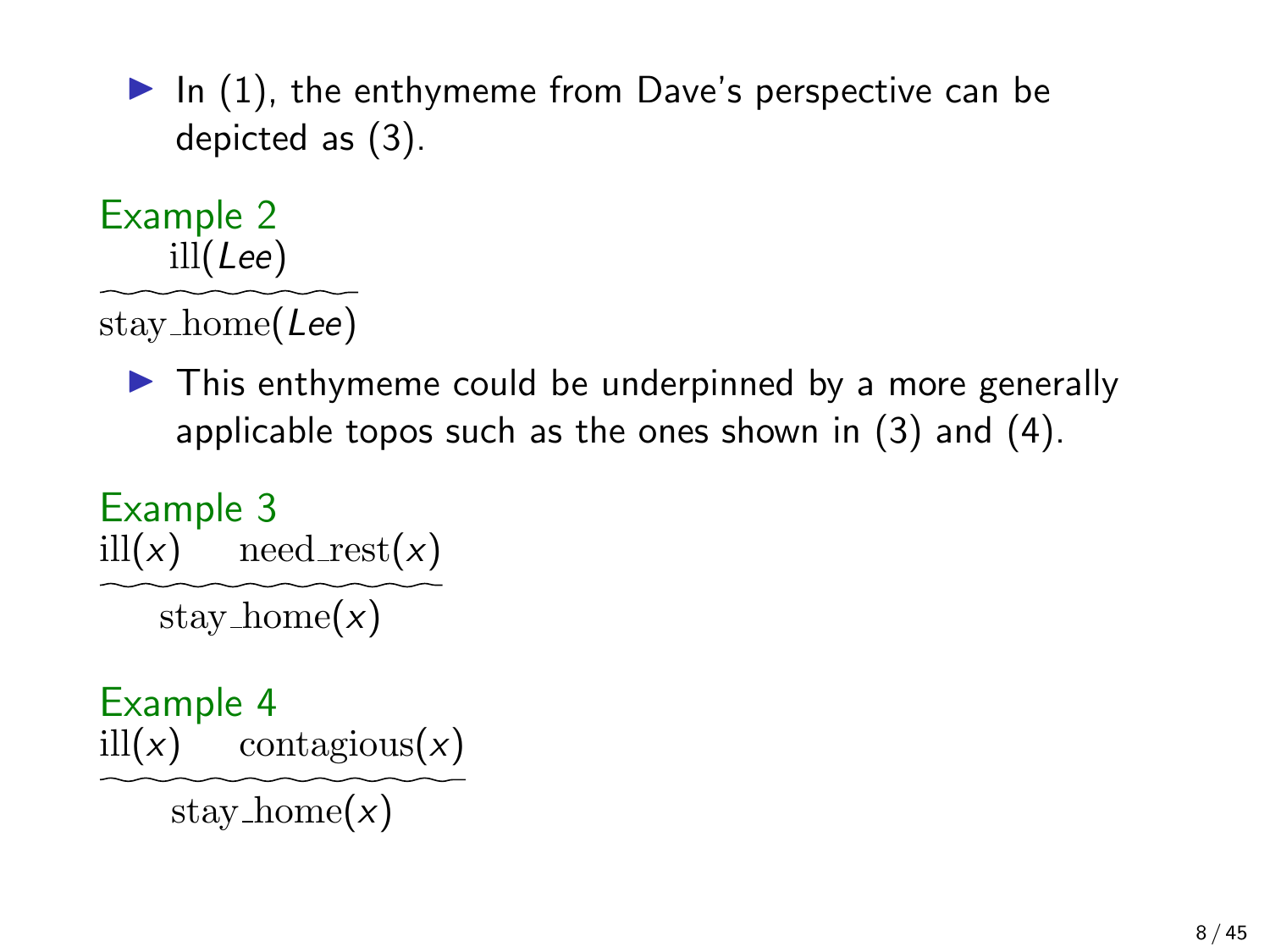- $\triangleright$  When we interact we expect topoi to be common ground, or  $\rightarrow$ if they are not  $-$  to be accommodated (adopted by dialogue participants [Karttunen, 1974;](#page-49-0) [Stalnaker, 1974\)](#page-49-1) during the course of the interaction.
- In many contexts there might be several acceptable topoi, and misunderstandings and disagreement can arise if interlocutors assume different topoi [\(Jackson and Jacobs, 1980\)](#page-48-0).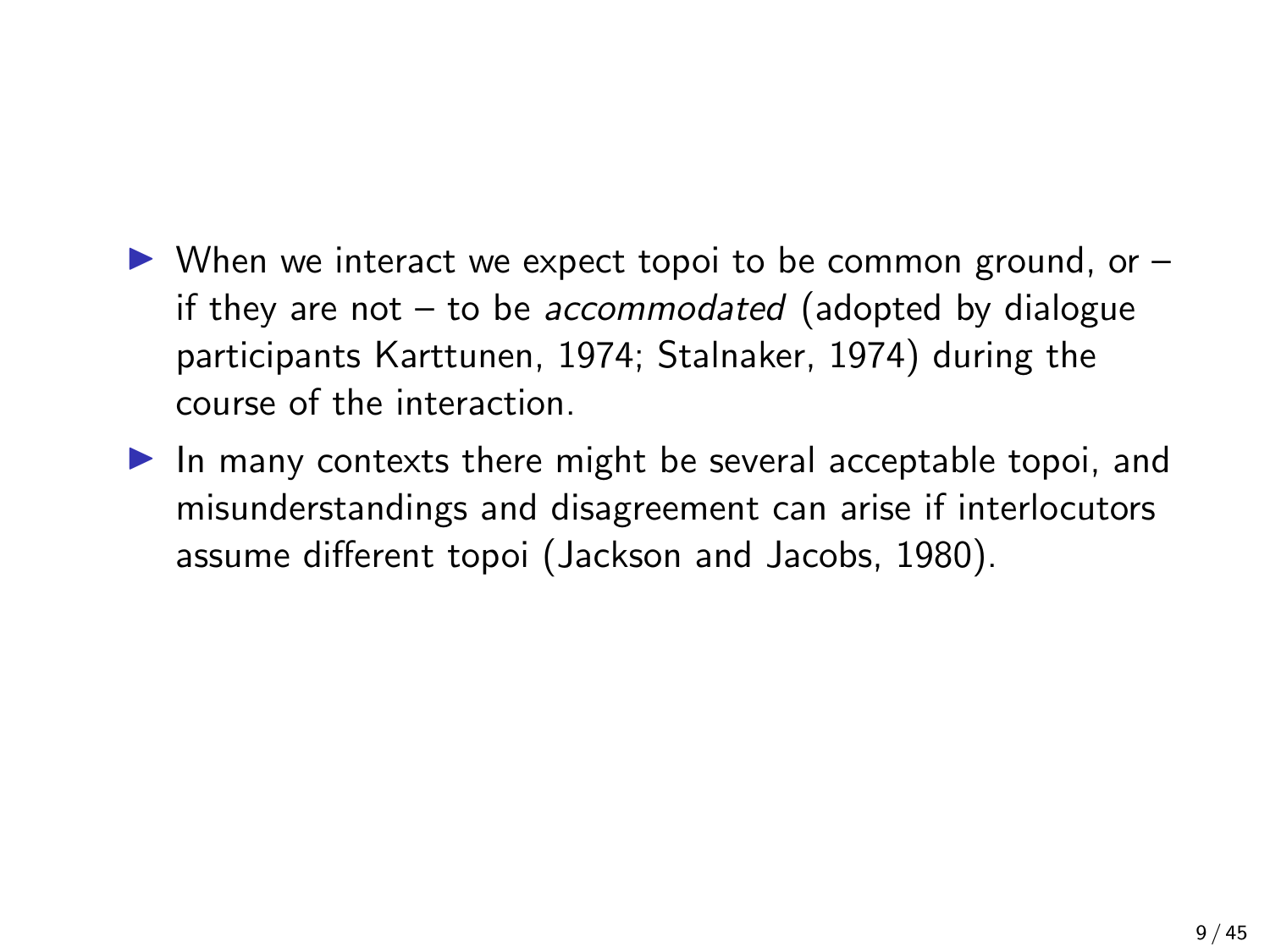### Interaction in acquisition

- $\triangleright$  A large body of work in computational- and sociolinguistic argues for a social perspective on language learning which makes explicit the role of interaction in language acquisition. [\(Clark and Lappin, 2010](#page-46-0) [Halliday, 1975,](#page-48-1) [1994](#page-48-2) and [Tomasello,](#page-50-0) [1992](#page-50-0) a.o.).
- $\triangleright$  Specifically, research on child language acquisition underscores the importance of the social environment for the language learning child [\(Stephens and Matthews, 2014\)](#page-49-2).
- $\triangleright$  Children are active in interactions with their caregivers long before they produce language and evidence suggests that it is this learning to interact (e.g. through gaze Gredebäck et al., [2010](#page-48-3) and turn-taking [Hilbrink et al., 2015;](#page-48-4) [Casillas, 2014\)](#page-46-1) which bootstraps language acquisition (Levinson's [\(2006\)](#page-49-3) 'interaction engine').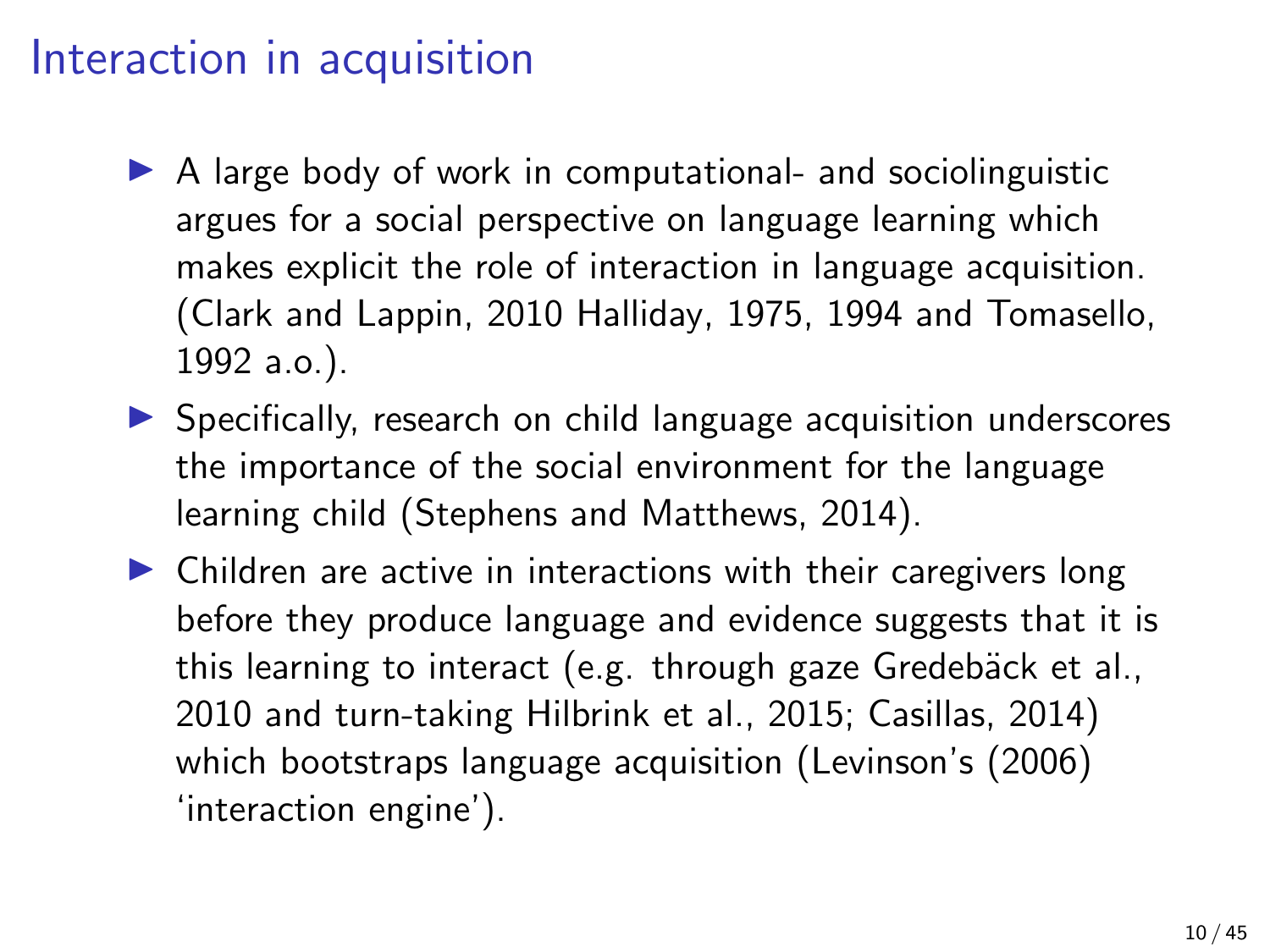## Interaction in acquisition cont'd

- $\triangleright$  Research on children in the early stages of verbal language acquisition also shows that children learn new words and concepts through interaction [Clark \(2015\)](#page-46-2).
- $\triangleright$  As with lexical concepts, which are learned through repeated encounters with words in interaction, topoi can be learned through repeated encounters with enthymematic arguments in dialogue.
- $\triangleright$  And, also analogously to the acquisition of concepts, this can be more or less explicit "You can't go to school today because you're poorly. You have to stay home and rest", compared to "I might not go to school tomorrow . . . cos of my cough"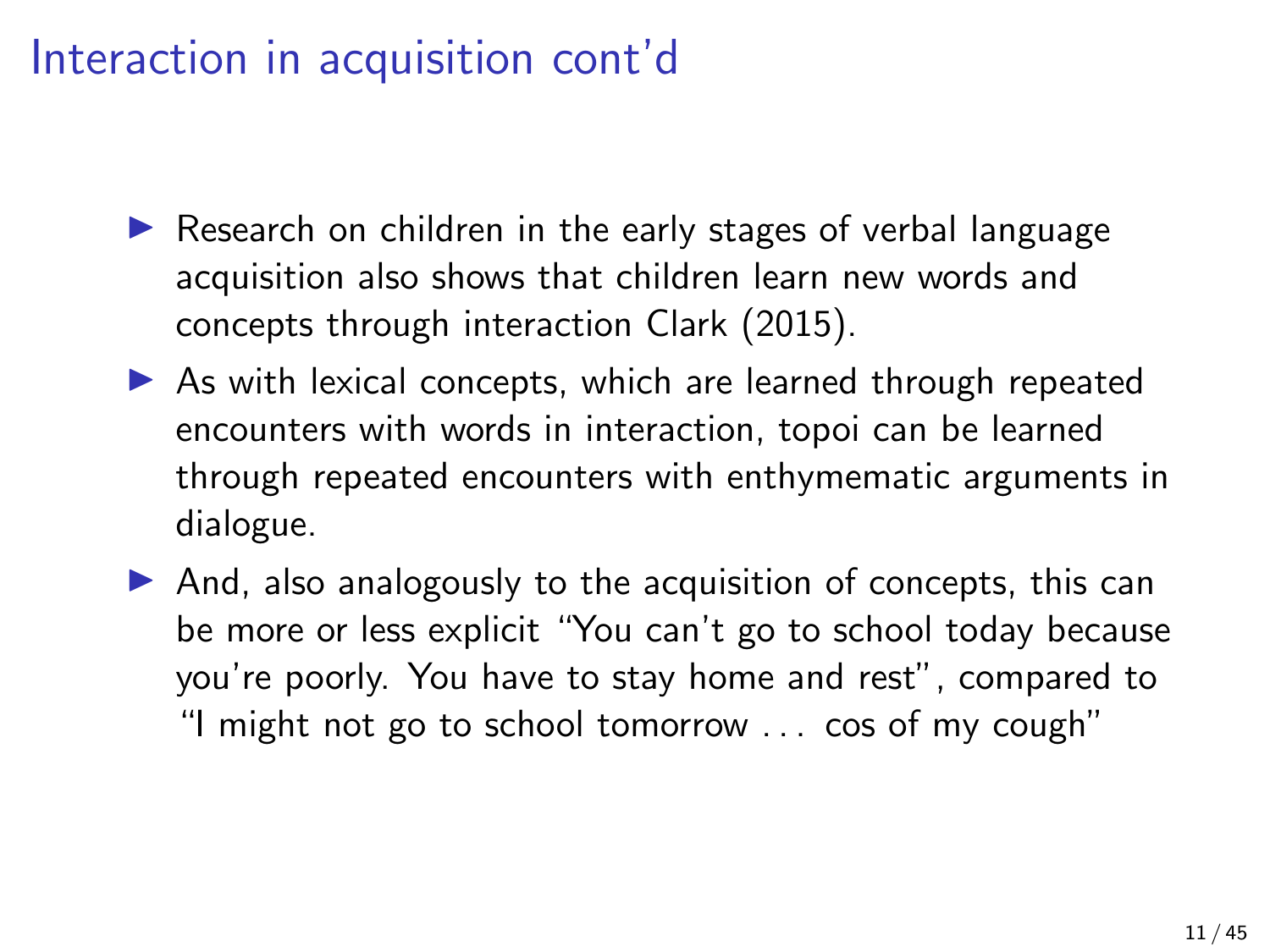## Building rhetorical resources

- $\blacktriangleright$  In order to abstract principles of reasoning from co-occurring situations, a child must have a notion of *situation type*
- $\triangleright$  For a child to acquire the topos "If x is dropped, x falls to the ground", the child must abstract away from particular situations to establish that this generally holds
- $\triangleright$  Children may then use the topos in a situation that the child judges to be of the same type as that of the original situation, and the dialogical reasoning works seamlessly.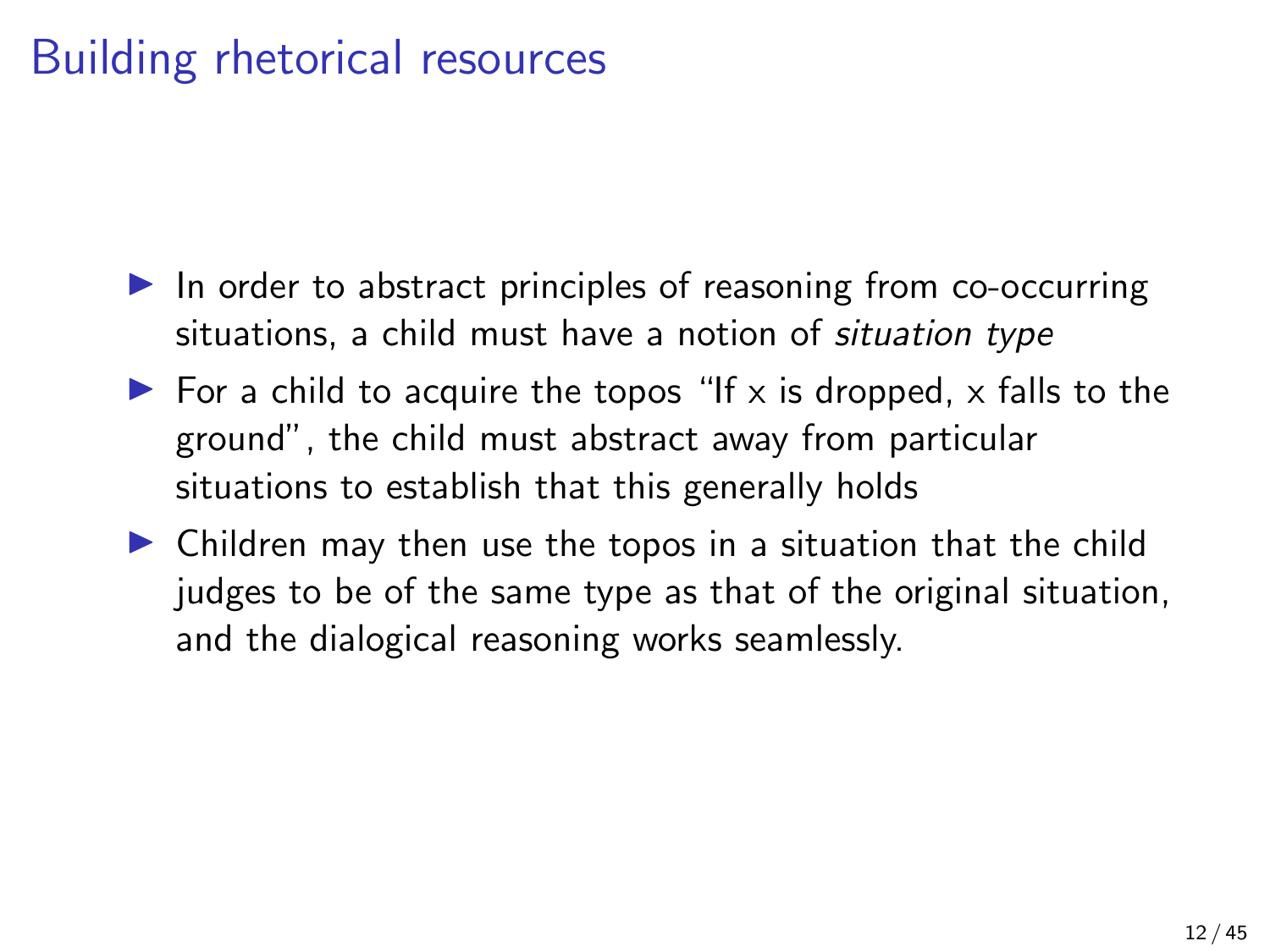### Example 5

<span id="page-12-0"></span>4;1 year old Greta is playing with two dolls "Loria" and "Masha", January 2020

Greta: Loria's sleeping [snoring noises]

Mother: Loria's really noisy when she's sleeping. Has she got a cold? Greta: Yes

(as L): I have got a cold so I can't go to school  $\dots$ 

Later in the same game:

- (as M): But why can't we go to school?
- (as L): Because we've got a cold and we snore bad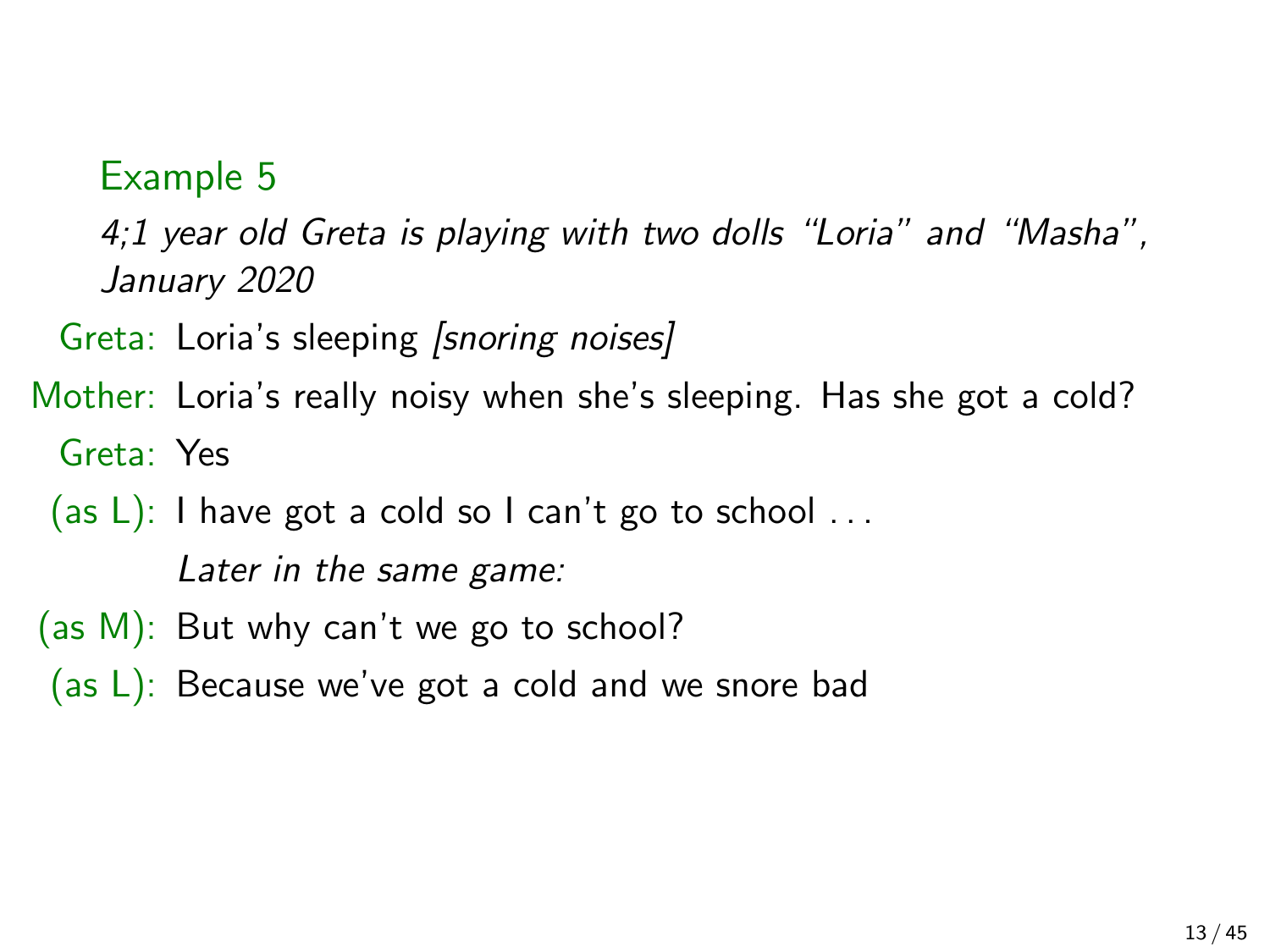- In  $(5)$  The enthymematic utterance "I have got a cold so I can't go to school" demonstrates that Greta has previously acquired an appropriate topos (perhaps the one shown in [\(3\)](#page-7-1), above), which licenses the enthymeme.
- $\triangleright$  She also adds a new topos, (below in [6\)](#page-13-0), that has been supplied enthymematically by her mother in the form of a question early on in the dialogue

<span id="page-13-0"></span>Example 6  $\text{snores}(x)$ has  $\text{cold}(x)$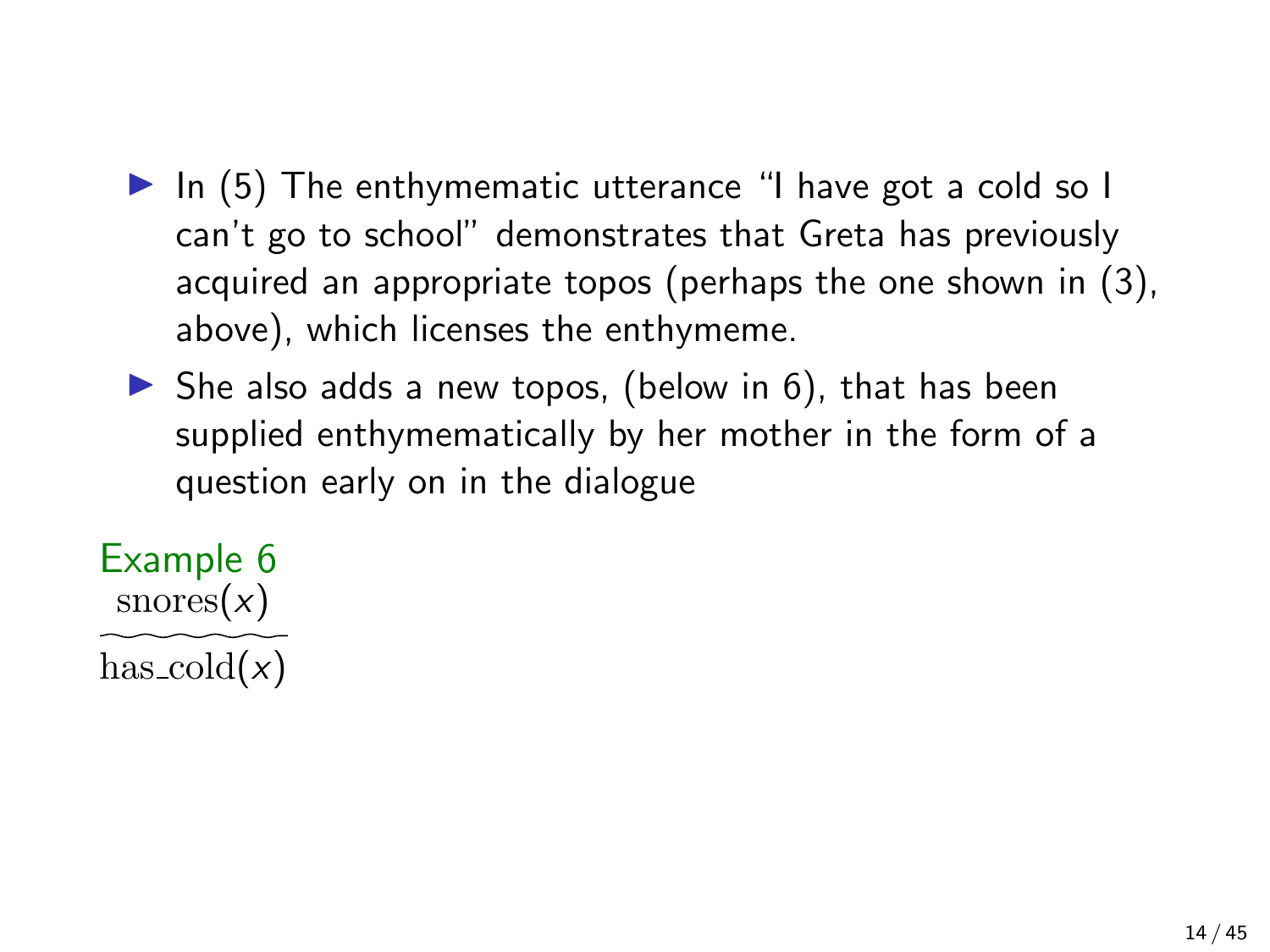## Unexpected topoi

- $\blacktriangleright$  However, as with children's well-documented overextention of lexical items [Clark \(2009\)](#page-46-3); [Gelman et al. \(1998\)](#page-47-1), in some cases the child overextends the domain to which the topos applies.
- $\blacktriangleright$  These cases are particularly illustrative of how topoi are learned.
- $\triangleright$  we will look at some examples of how children apply topoi in interaction, which show how children generalise from small amounts of data to reason about novel situations.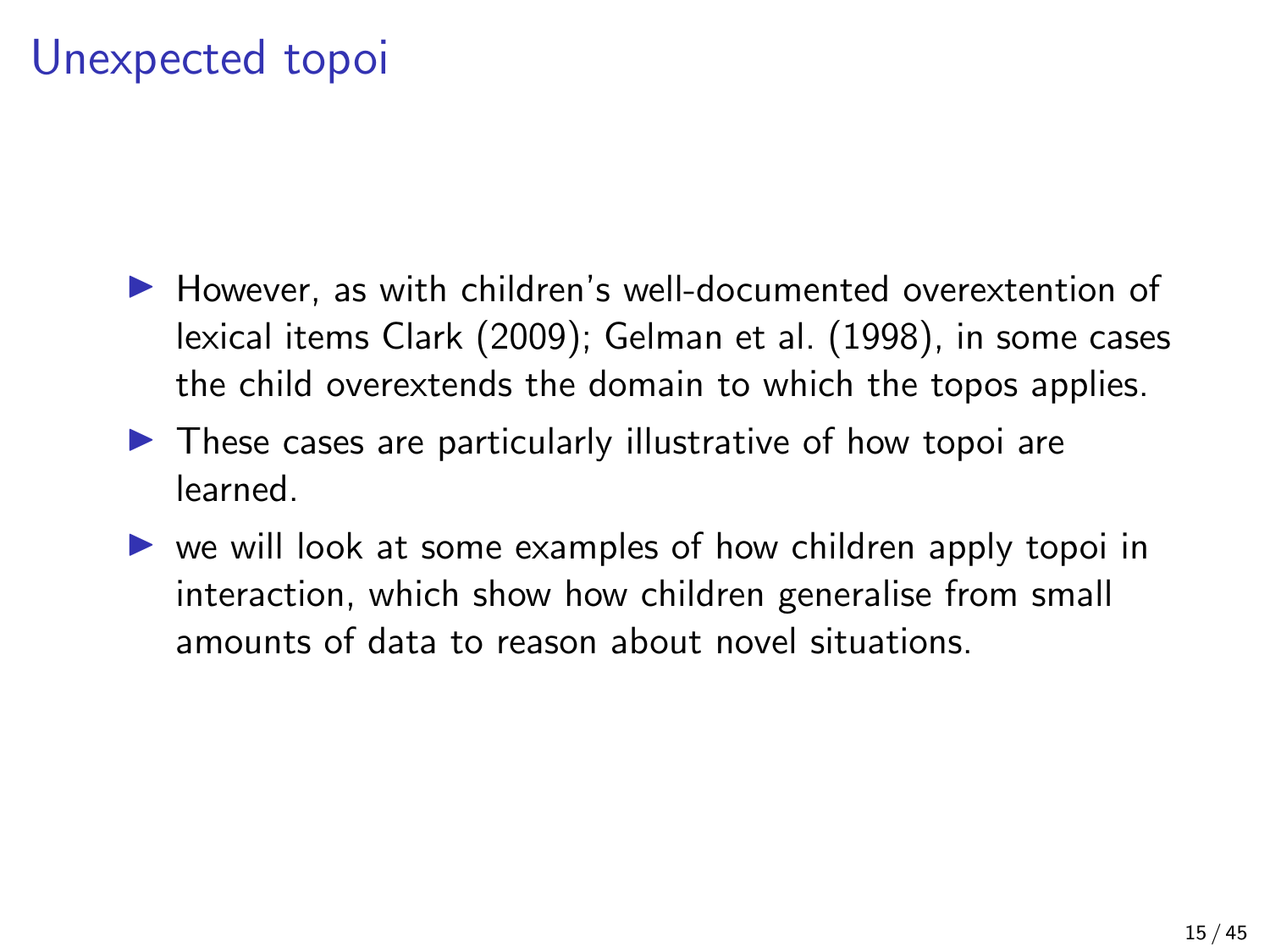### Topos about death

Example 7

Child: Lever din mormor? Lives your grandmother? 'Is your grandmother alive?'

Mother: Nej, hon är död. No, she is dead.

Child: [med anklagande ton] Puttade du henne? [with accusatory tone] Pushed you her? 'Did you push her?'

Mother commenting on twitter:

Ja, treåringen Yes, three-year-old $_{DET}$  can have watched little too kan ha tittat LITE för mycket på Lejonkungen.

much Lion-King $DFT$ 

<span id="page-15-0"></span>'Yes, the three year old might have watched the Lion King a little too often.'  $16 / 45$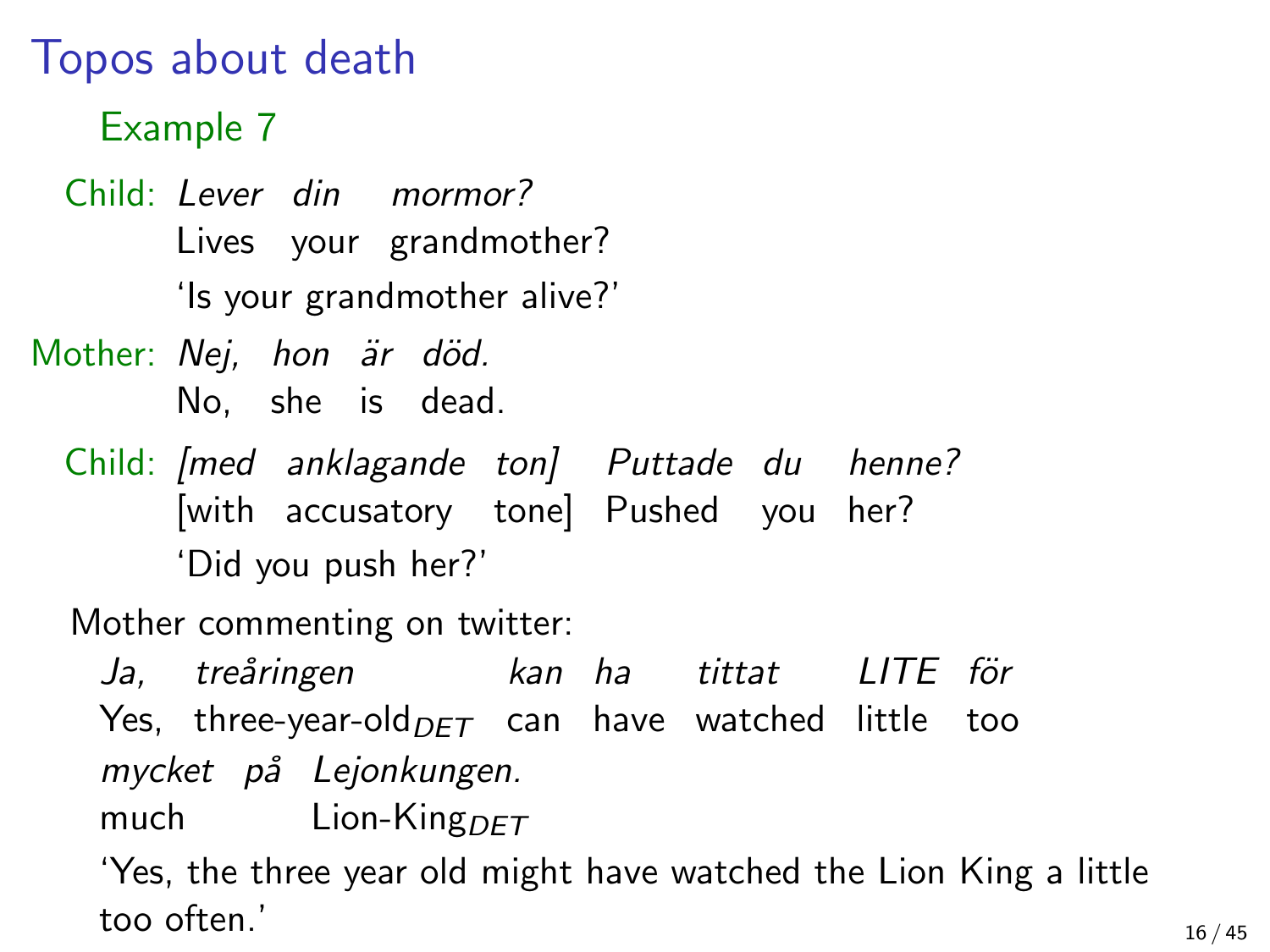- $\triangleright$  The Child's understanding of death is generalised from their limited experience, which, according to the mother, comes exclusively from the film 'The Lion King'.
	- In this film, the main character father dies after he is pushed from a cliff edge by his brother.
- $\triangleright$  The child has correctly generalised the concept of death to other living things than lions
- $\blacktriangleright$  However, the child has stored a 'death topos' with a causal relationship – if someone is dead then someone related pushed them [\(8\)](#page-17-0).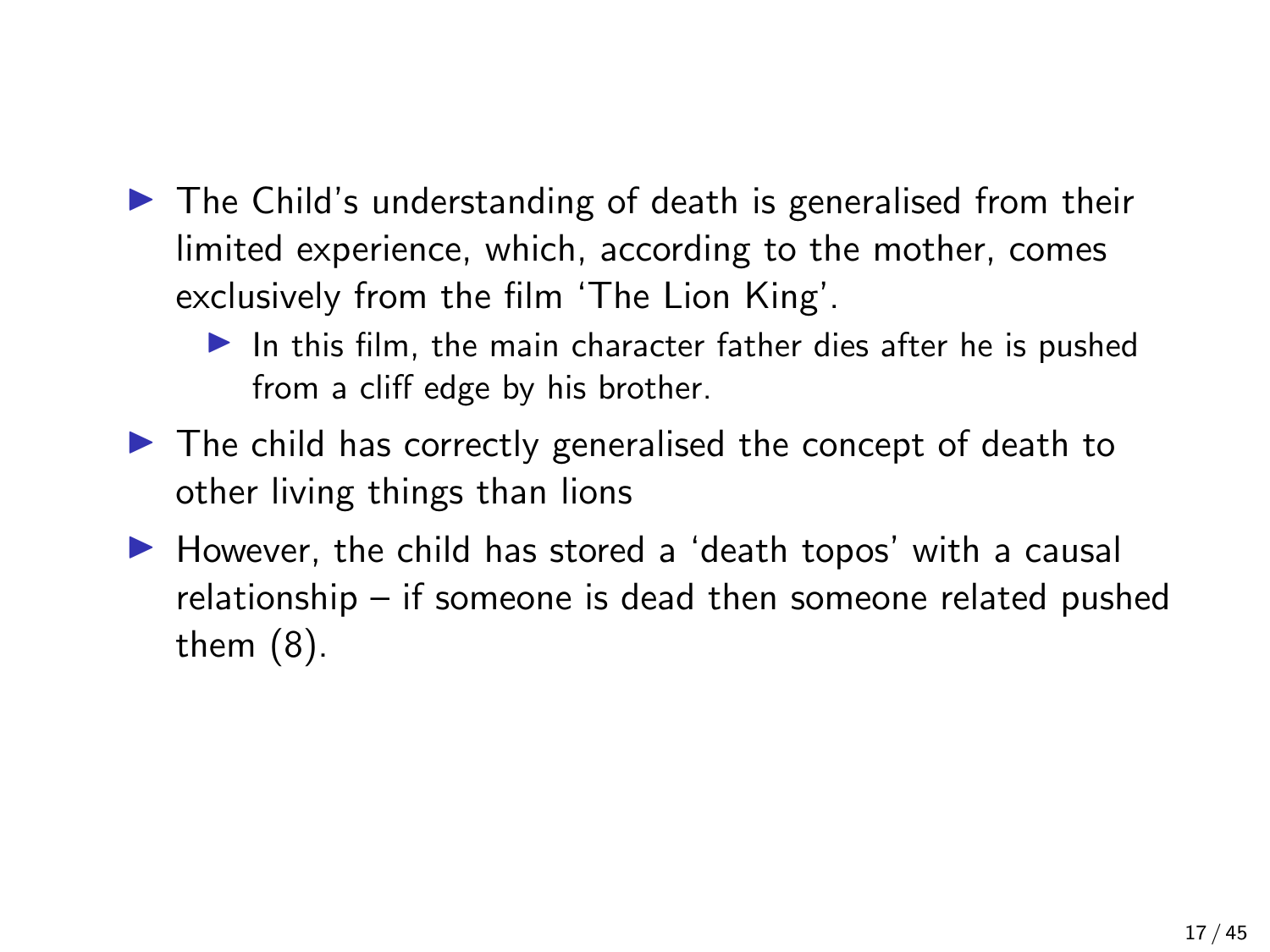Example 8  $dead(x)$  related(x, y) pushed $(x, y)$ 

- <span id="page-17-0"></span> $\blacktriangleright$  This topos is applied constructively by the child in the dialogue shown in [\(7\)](#page-15-0).
- $\blacktriangleright$  Learning that her mother's grandmother is dead, the child concludes that she must have been pushed and infers that it was her mother who did the pushing.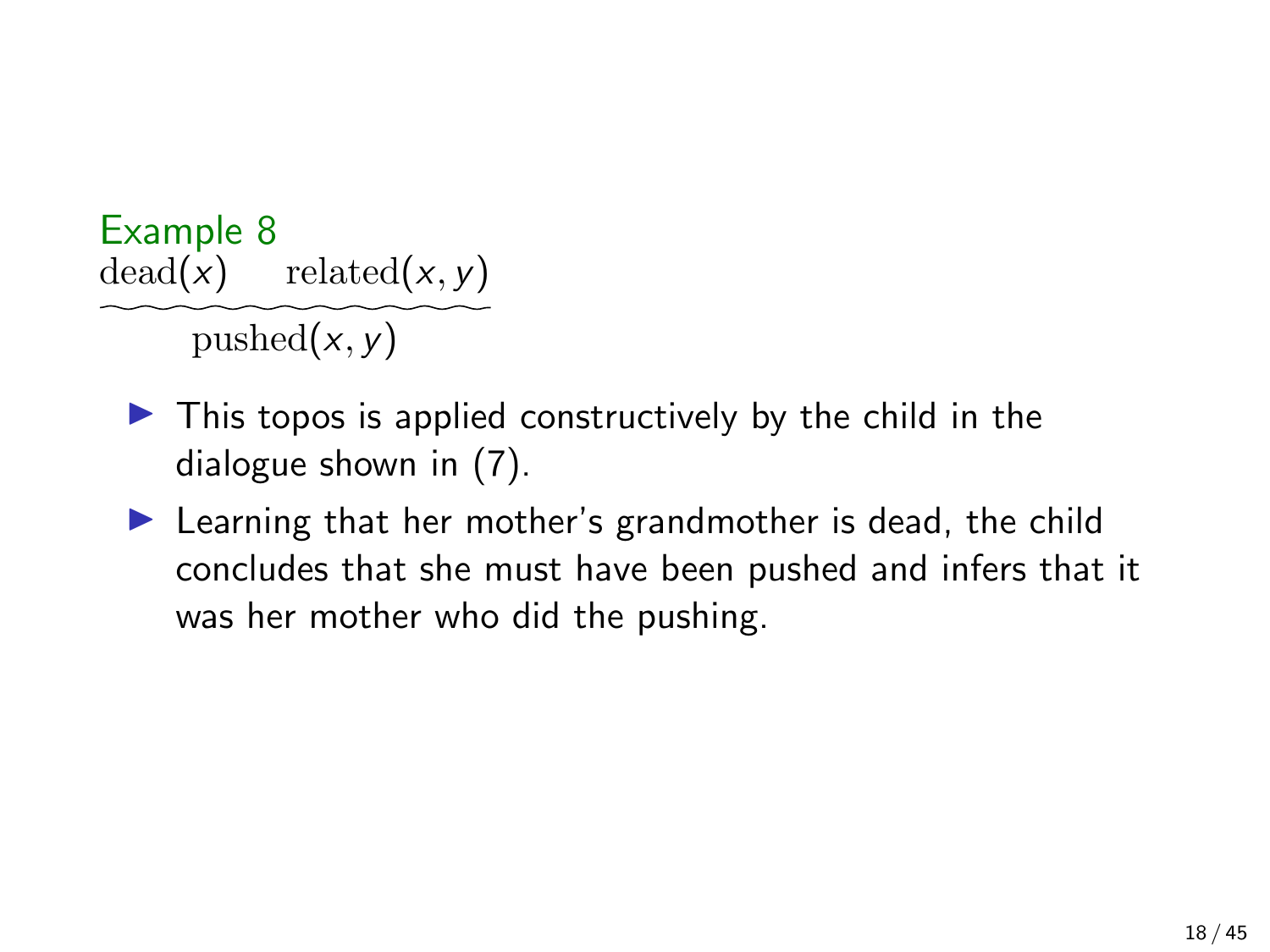### Topos about widows

In a similar example from Breitholtz  $(2015)$ , the child has extrapolated a topos [\(10\)](#page-19-0) from their previous experience of the concept 'widow', which comes exclusively from fairy tales.

### Example 9

Reading a bedtime story to 4 year old child

Mother: Snövits mor dog kort efter födseln och en tid senare gifte hennes far, Kungen, om sig. Hans nya hustru var vacker men fåfäng och elak.

> Snow White's mother died shortly after the birth, and after some time her father, the king, remarried. His new wife was beautiful but vain and wicked.

Annie: Ja mamma – en änka! Yes mum – a widow!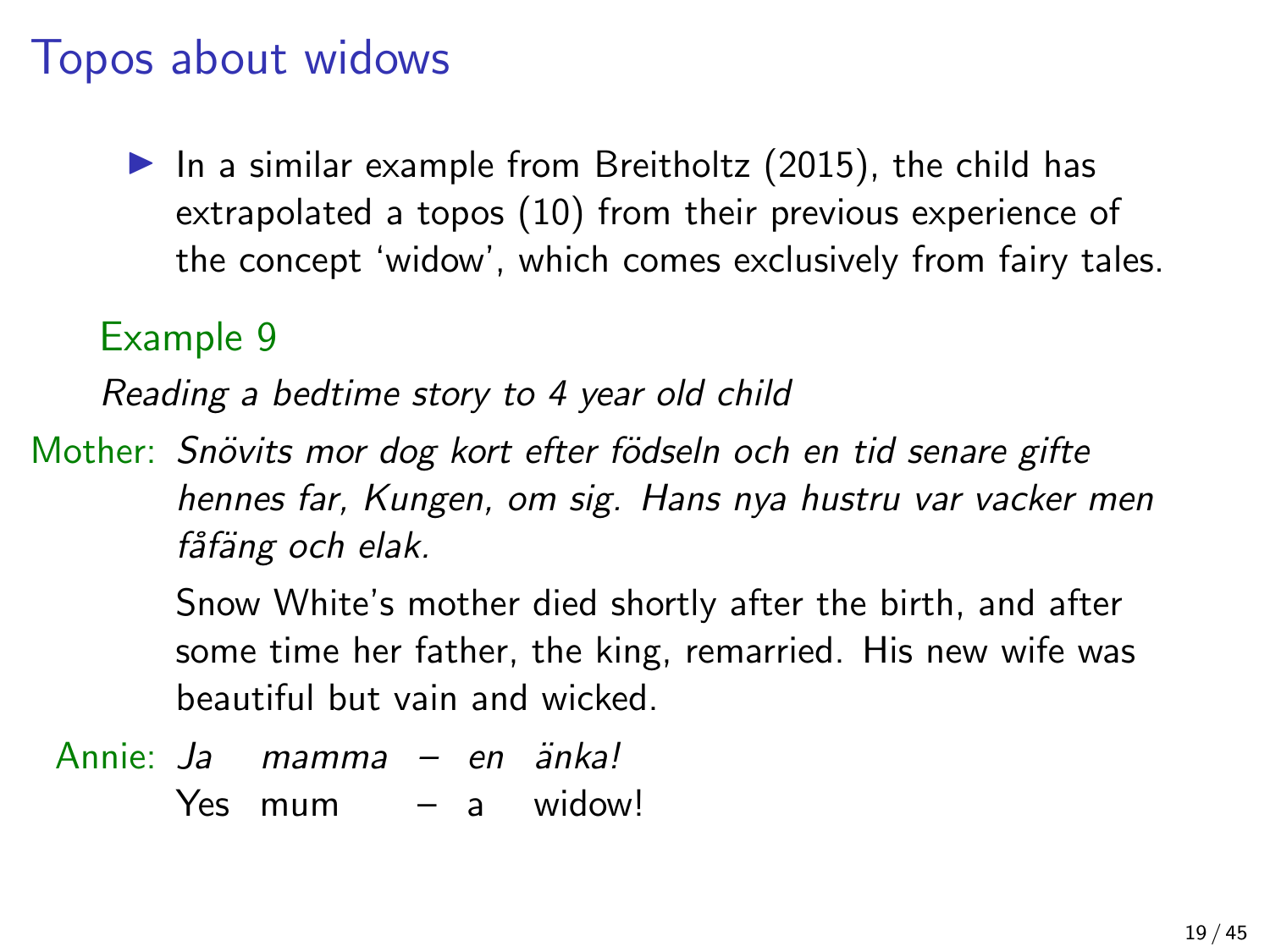<span id="page-19-0"></span>

- $\triangleright$  To anyone familiar with the conventional meaning of the word widow, it seems obvious that the child has got it wrong.
- $\blacktriangleright$  However, this gives us an insight into how most of us usually get it right
	- Reasoning using enthymemes can be a means not only of lexical disambiguation (as suggested by [Pustejovsky, 1998\)](#page-49-4), but also a means of acquiring new concepts.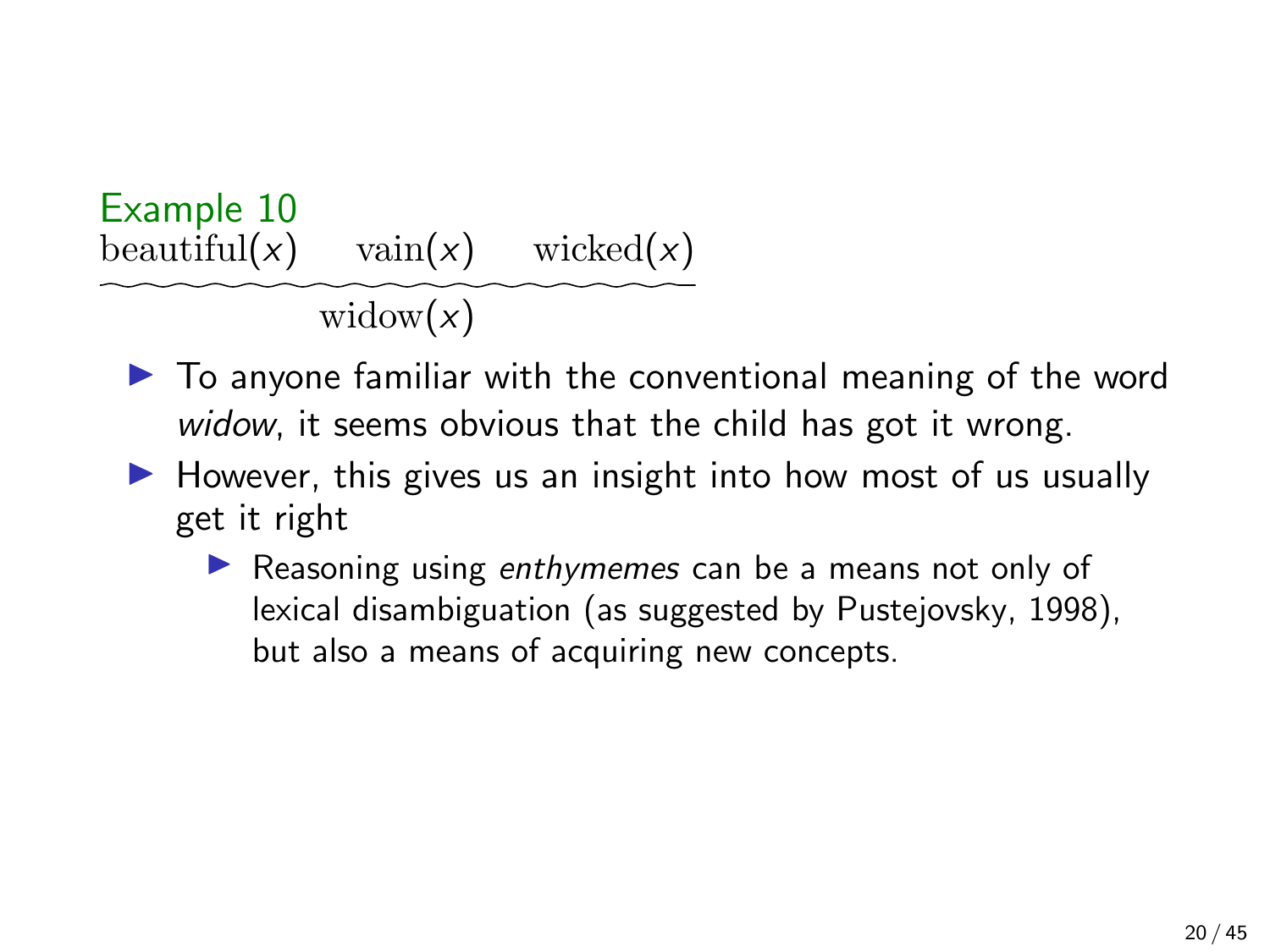- $\triangleright$  While clearly linked to reasoning and interaction, it could be argued that these two examples of unexpected topoi are only about the lexical concepts that the child has acquired.
- $\blacktriangleright$  However, there are also examples of children using unexpected topoi which cannot be reduced to a lexical concept, which also require explanation.
- $\triangleright$  For example, situations such as the current pandemic give rise to new topoi which may be overextended: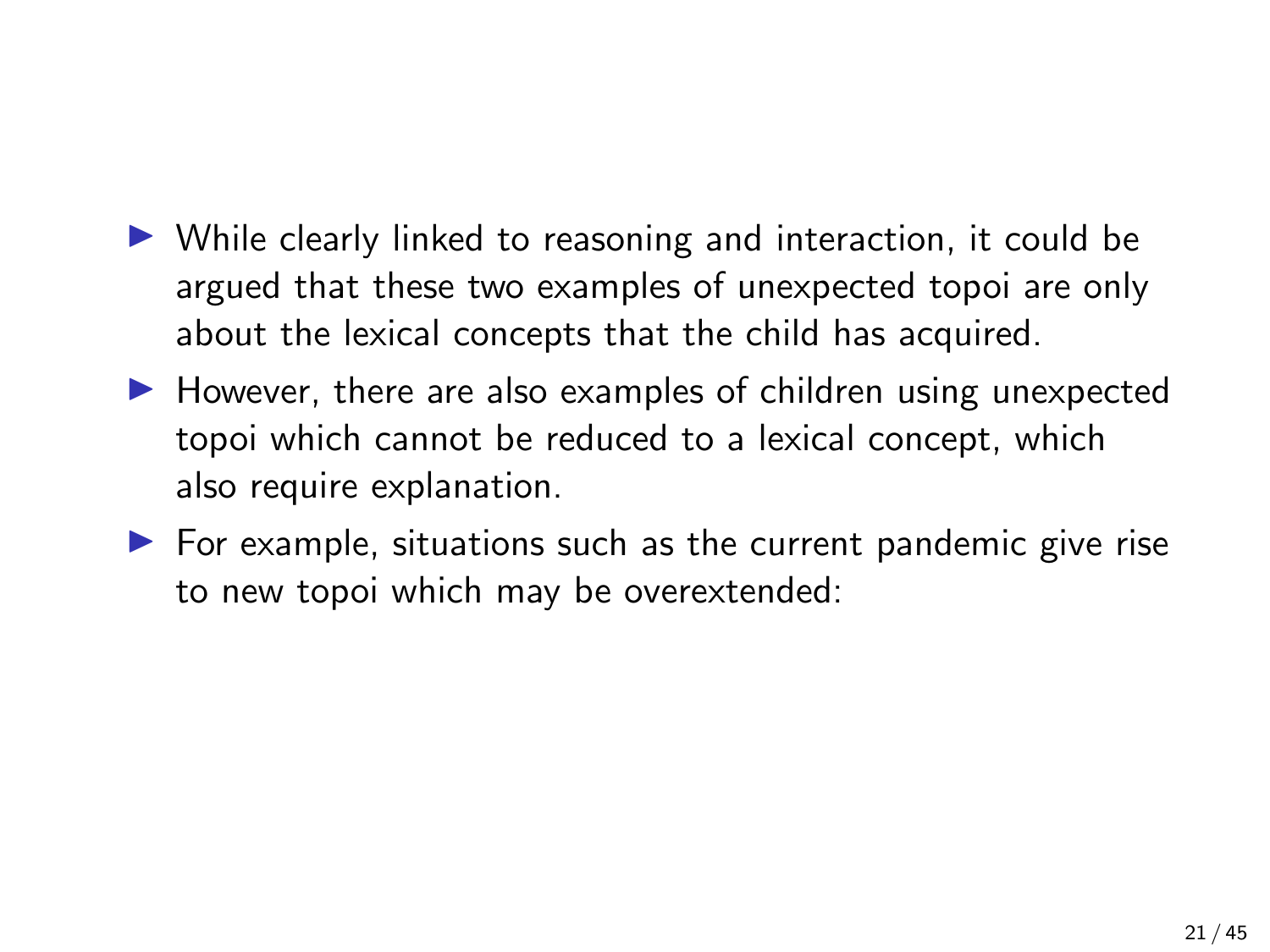### Example 11

<span id="page-21-0"></span>Conversation with 4;3 year old Greta in March 2020 (coronavirus times)

Greta: What would happen if you drank the sea water?

Mother: It would make you poorly.

Greta: Really poorly?

Mother: Yes.

Greta: Old people would die. I don't know about us though.

Example 12 is poorly $(x)$  old $(x)$  $\text{die}(x)$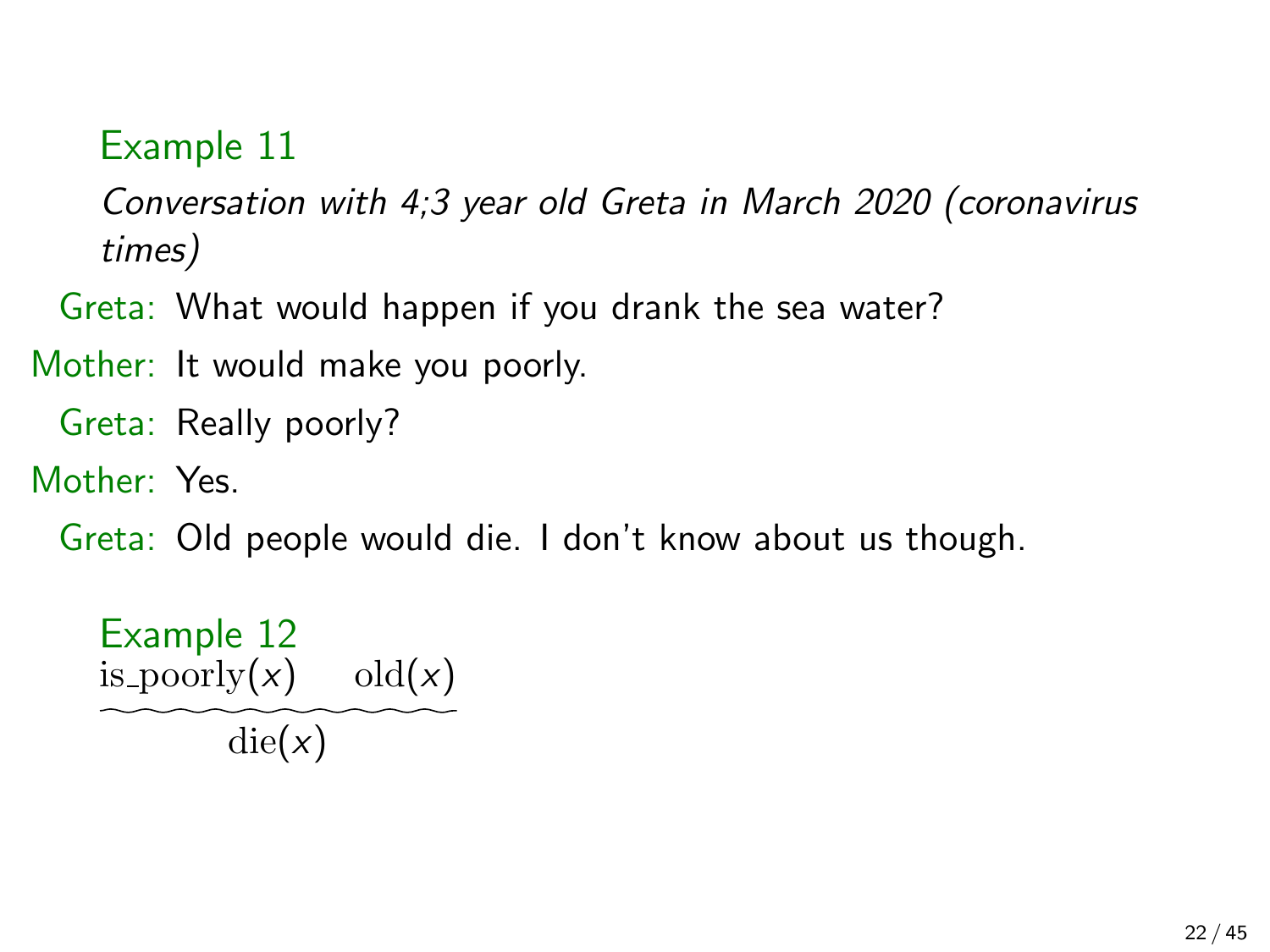# Possible input

 $\blacktriangleright$  "The elderly and the unwell are more likely to die, if they contract coronavirus." (BBC news website)



Figure: Underlying topos: Old people are more likely to get more ill with coronavirus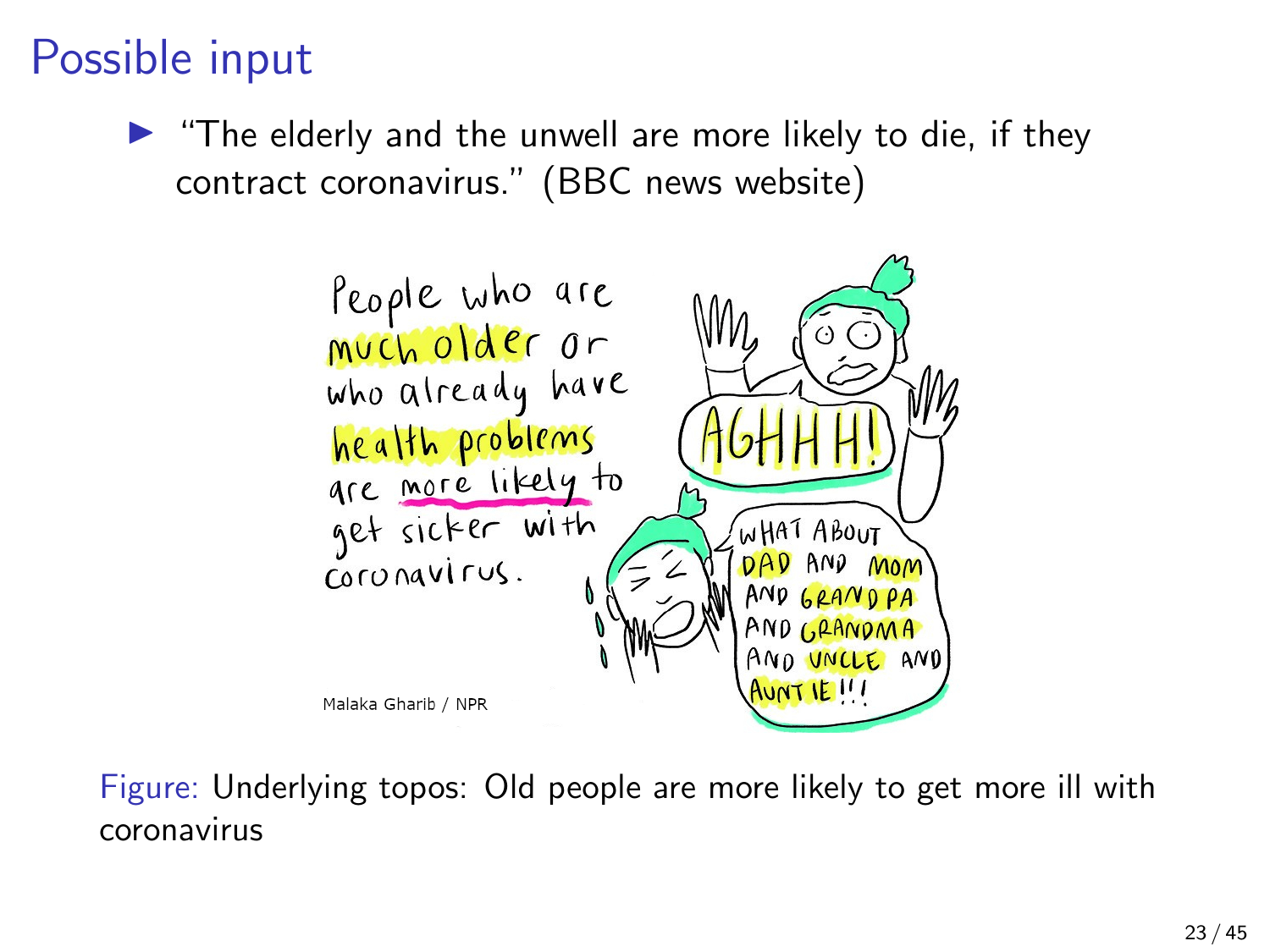$\triangleright$  the topos [\(13\)](#page-23-0) that older people (and those with underlying medical conditions) are more likely to become more ill, or die if they contract coronavirus is now generally accepted

 $\blacktriangleright$  This topos did not exist in 2019.

<span id="page-23-0"></span>Example 13 has  $\text{corona}(x)$  old $(x)$  $\text{die}(x)$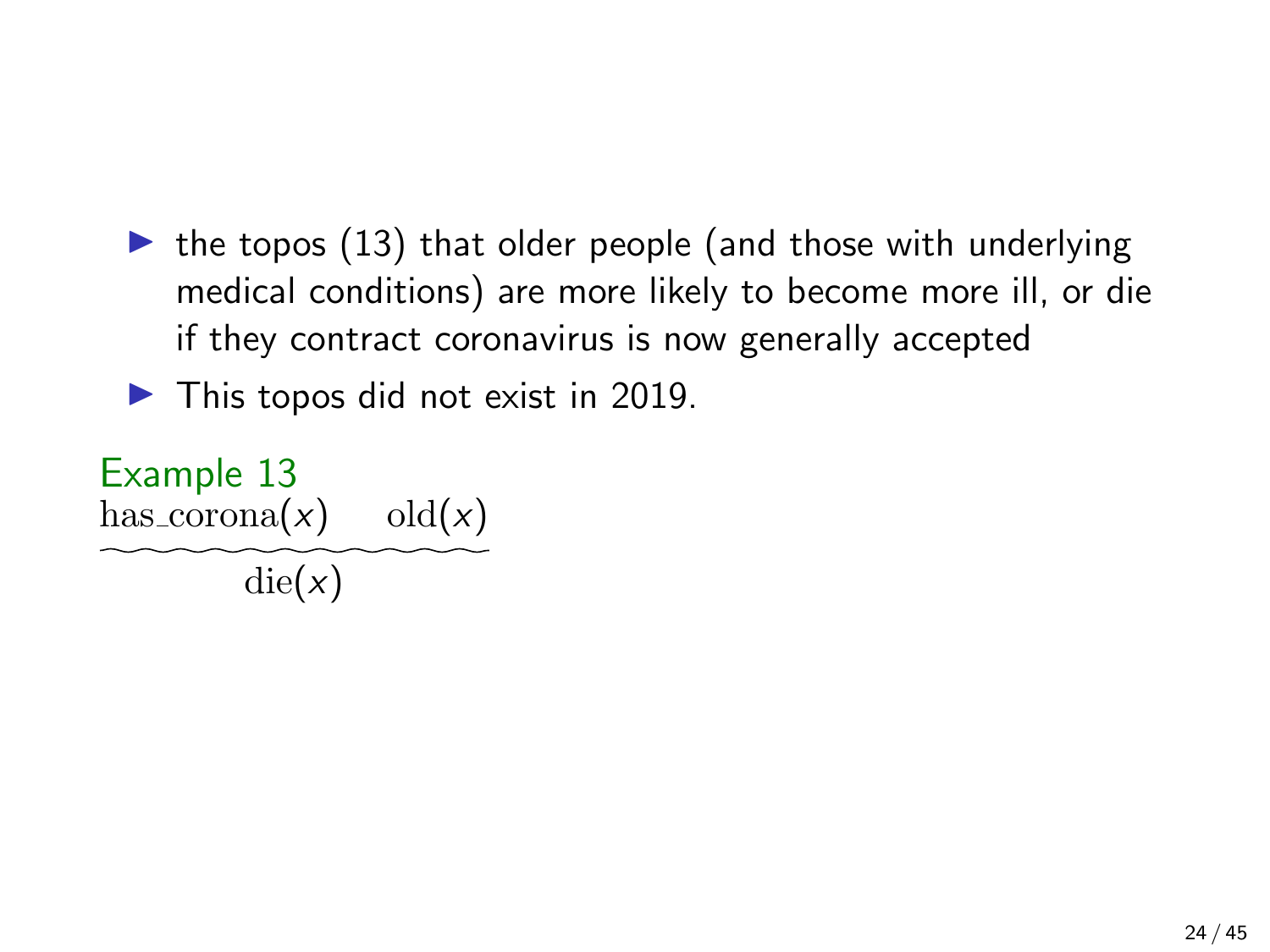- $\triangleright$  A more general version older people (and those with underlying medical conditions) are more likely to become more ill, or die if they contract diseases probably did exist for most adults prior to the coronavirus
- $\blacktriangleright$  However, Greta has not previously encountered such a topos, but is, based on her corona-specific new topos, able to apply a more general (in this case incorrect) version of this topos.
- $\triangleright$  This is an example where a child overextends the domain for when a particular topos applies.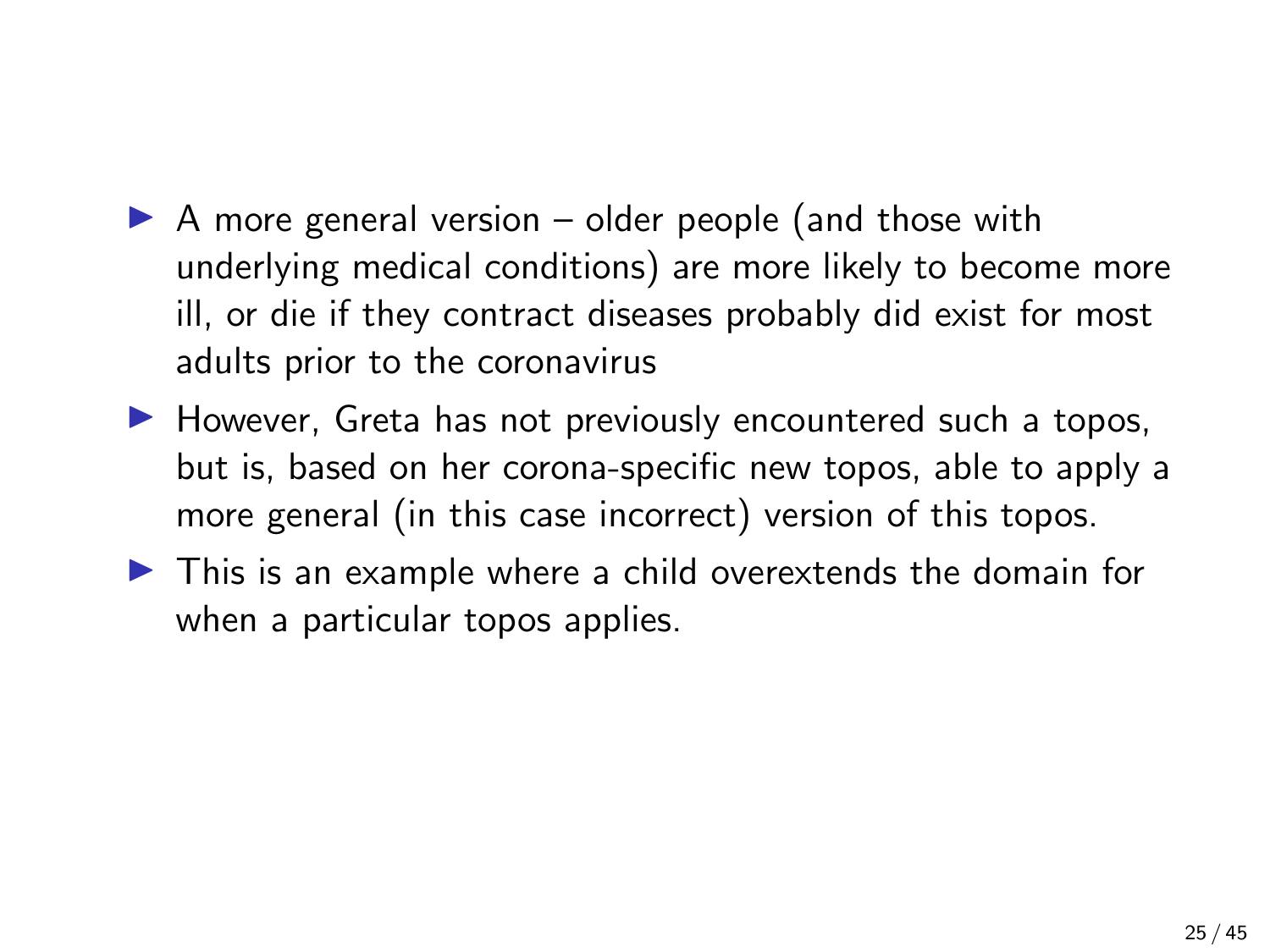### An account of overextension of topoi

- $\triangleright$  To account for the reasoning involved in the building up of rhetorical resources, we will use an information state update approach using dialogue gameboards cast in TTR, a type theory with records [\(Larsson, 2002;](#page-49-5) [Ginzburg, 2012\)](#page-47-2).
- $\blacktriangleright$  Basic idea:
	- $\triangleright$  Agents involved in interaction need to coordinate
	- $\triangleright$  gameboards represent how they keep track of where they are in the creation of particular dialogue events
- $\blacktriangleright$  Each agent has their own view of the state of the game, and thus we have separate gameboards for each of the participants in an interaction.
	- $\blacktriangleright$  Enables us to account for coordination, especially with regards to miscommunication, where there is a mismatch between the participants' dialogue gameboards.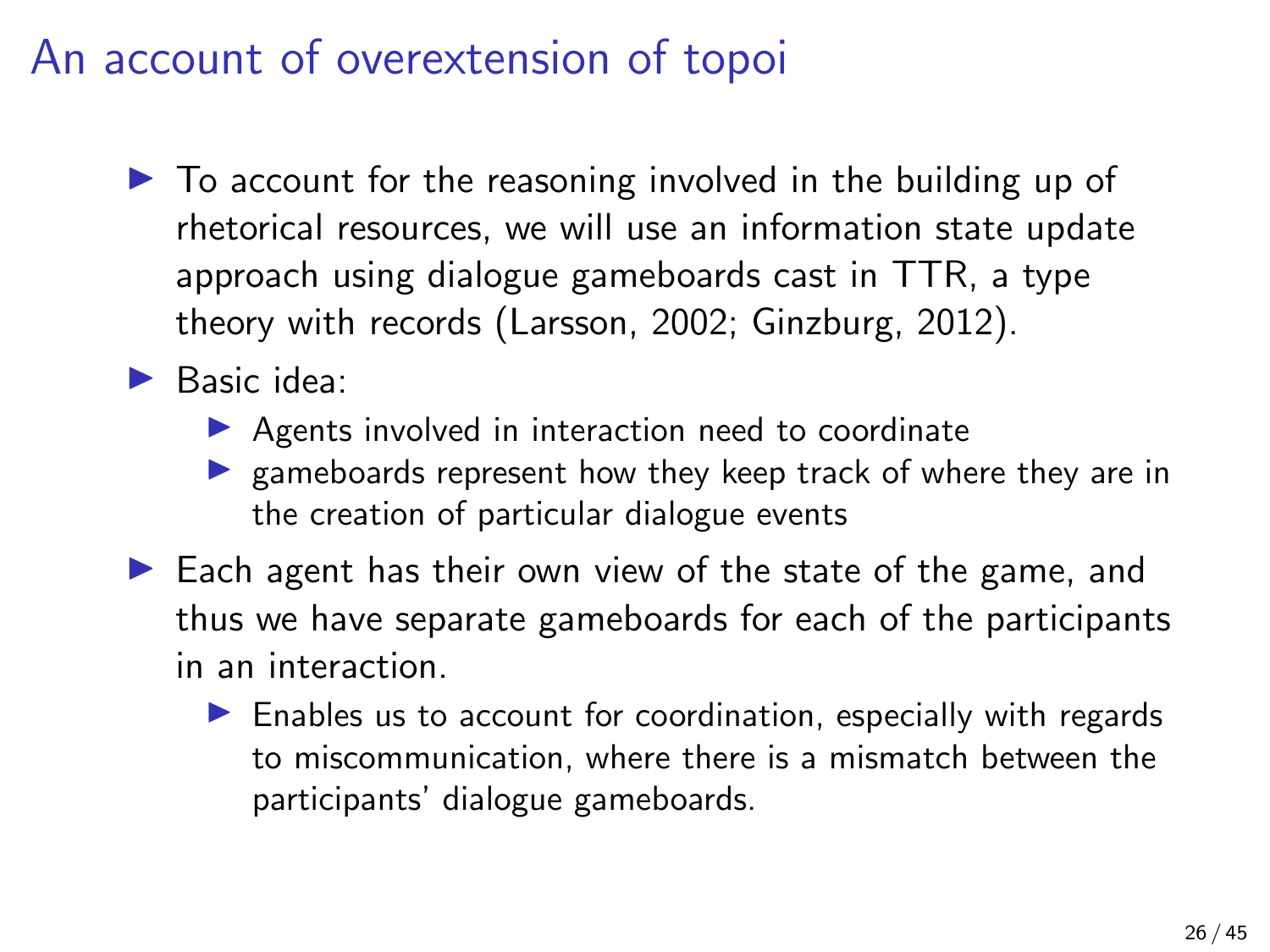## Dialogue gameboards as types in TTR

- $\triangleright$  Following [Ginzburg \(2012\)](#page-47-2); [Cooper and Ginzburg \(2015\)](#page-47-3); [Cooper \(ress\)](#page-47-4) we model dialogue gameboards in TTR, a type theory with records [\(Cooper, 2005,](#page-46-4) [2012\)](#page-47-5).
- $\triangleright$  The basis of TTR is our ability to perceive and classify the world, i.e. to perceive objects and situations in the world as being of types such as *Ind*, the type of entities such as humans, animals, things, and *ptypes*, consisting of a predicate and its arguments, for example  $see (a, b)$ , "a sees b".
- In order to represent complex situations we use record types.
	- $\triangleright$  A record type: a structure of pairs of labels and types, where labels may represent things like individuals, predicates and events.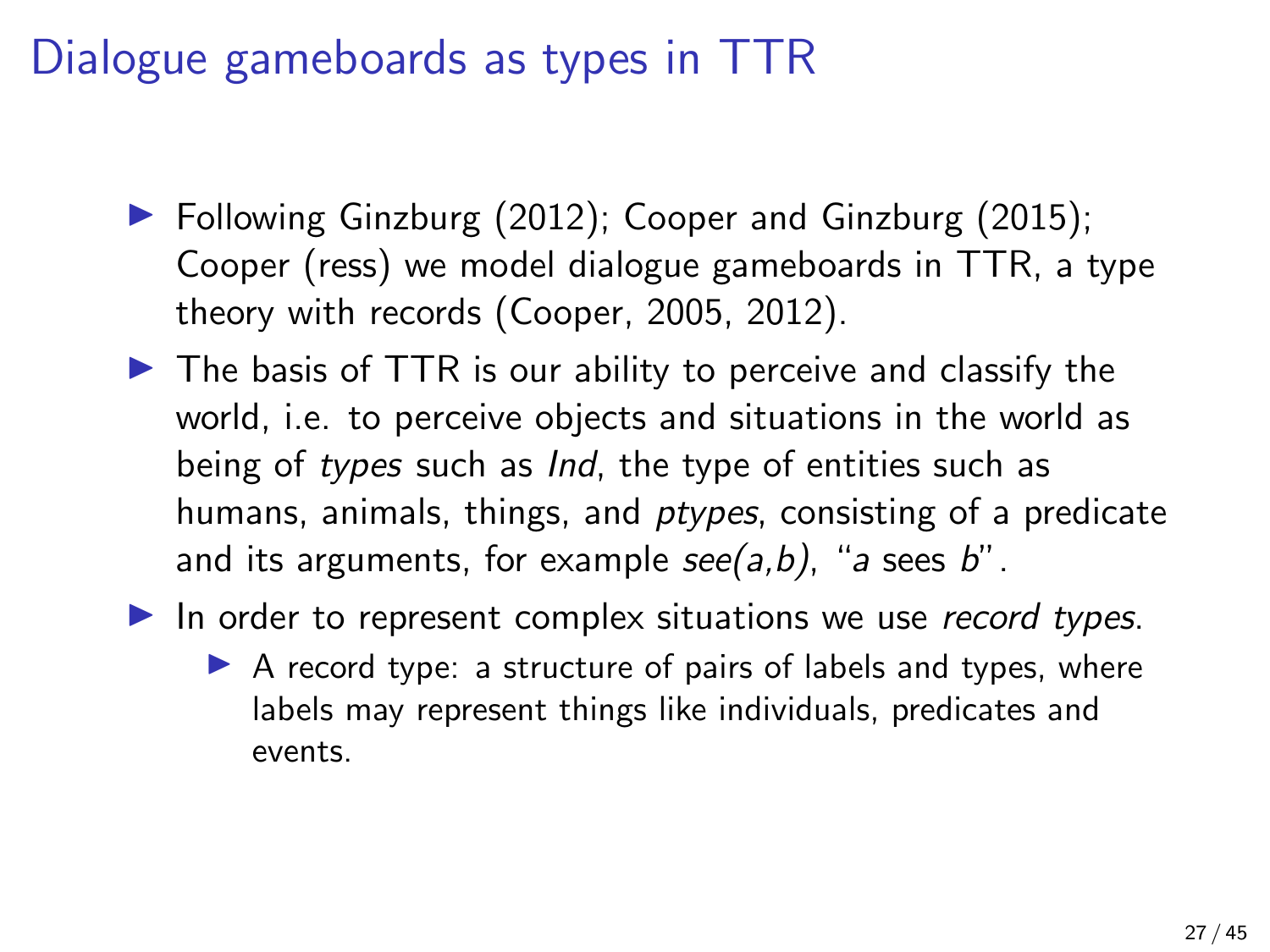Record types representing types of situations

```
Example 14
\lceil x: \text{Ind} \rceil\bigg| c_{dog} : \text{dog}(x)c<sub>run</sub>:run(x)
                              1
                              \overline{a}
```
- $\blacktriangleright$  The object to which the label x points in [\(14\)](#page-27-0) is of type *Ind*.
- $\triangleright$  Two constraints the individual is a dog  $(c_{dog} : dog(x))$  and it runs  $(c_{run}:run(x))$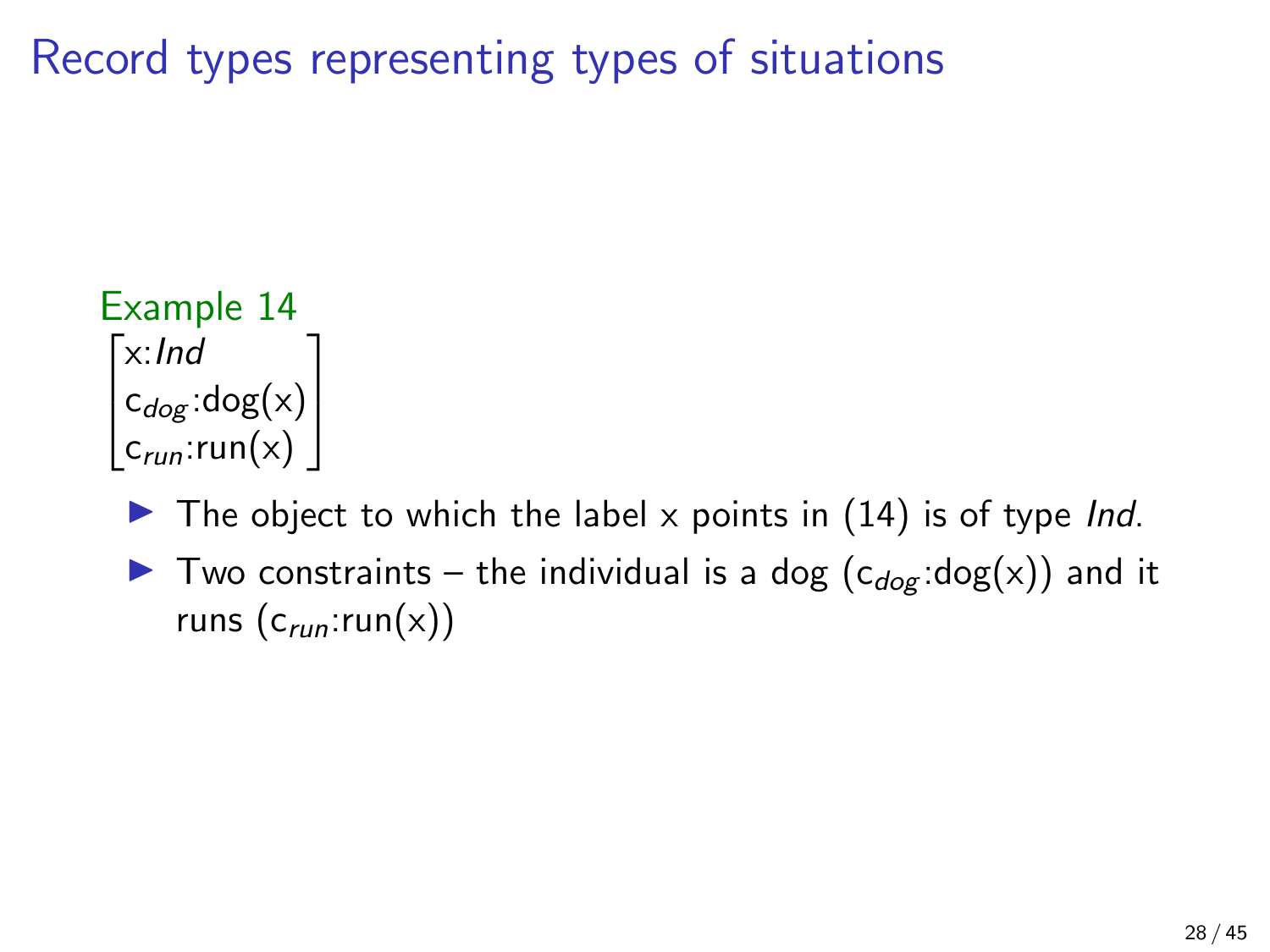## Records representing situations

- $\triangleright$  We also want to be able to talk about actual situations that are of certain types. We represent such objects as records.
- $\triangleright$  A record a structure where the labels are associated with values rather than types.

#### <span id="page-28-0"></span>Example 15  $\sqrt{ }$  $\overline{\phantom{a}}$  $\times$   $=$ fido  $c_{dog} = s_1$  $c_{run} = s_2$ 1  $\overline{1}$

 $\blacktriangleright$  In [\(16\)](#page-28-0) we see a record representing one particular situation where Fido the dog runs.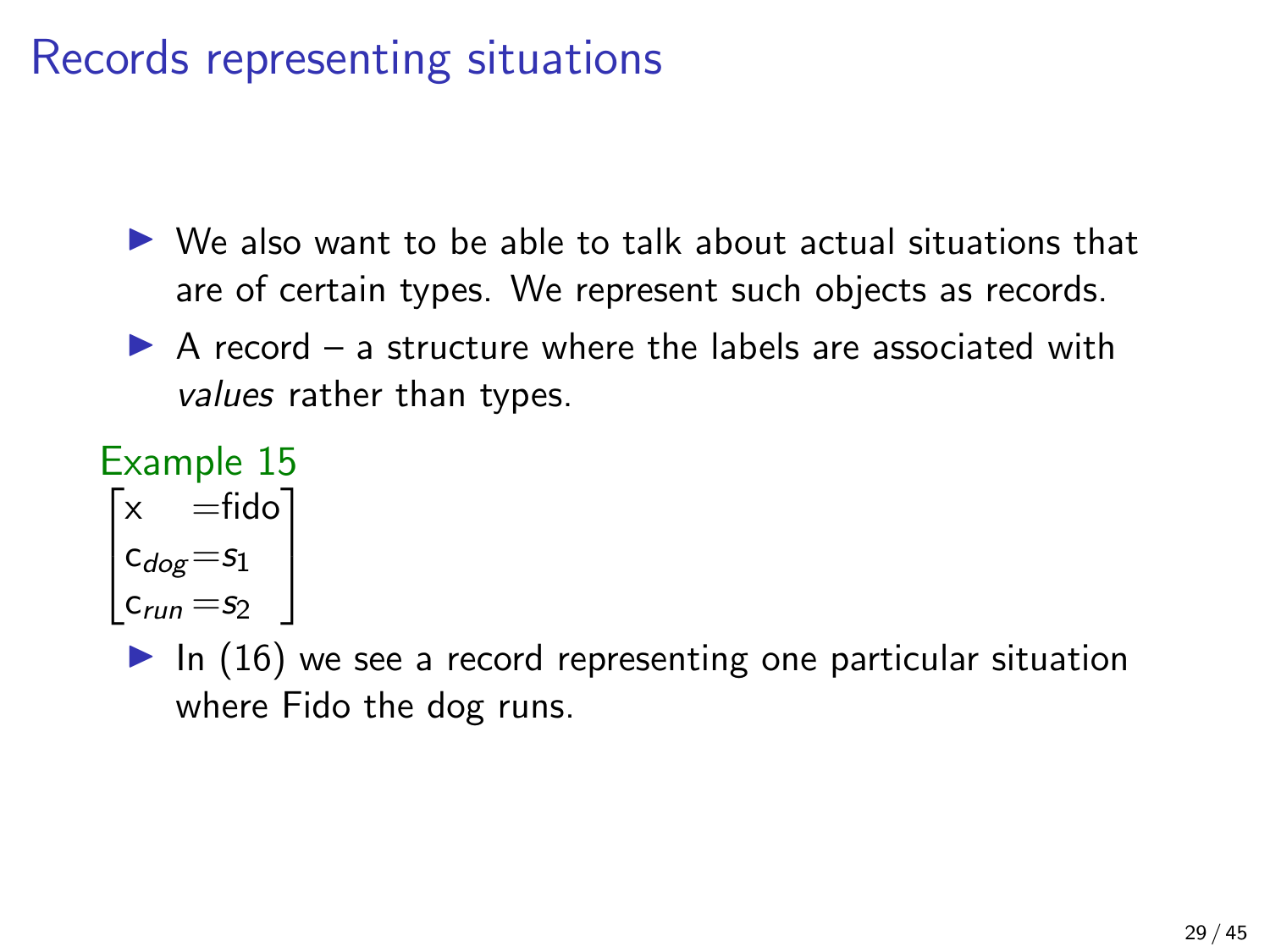- $\triangleright$  This situation is of the type in [\(14\)](#page-27-0) if all the values are of the appropriate types (fido: Ind,  $s_1$ : dog(fido) and  $s_2$ : run(fido)).
- If these conditions are fulfilled, the record in  $(16)$  is a witness of the type of situation in [\(14\)](#page-27-0).

$$
\begin{bmatrix}\n x & =\n \text{fido} \\
 x & =\n \text{fido} \\
 c_{dog} = s_1 \\
 c_{run} = s_2\n \end{bmatrix}
$$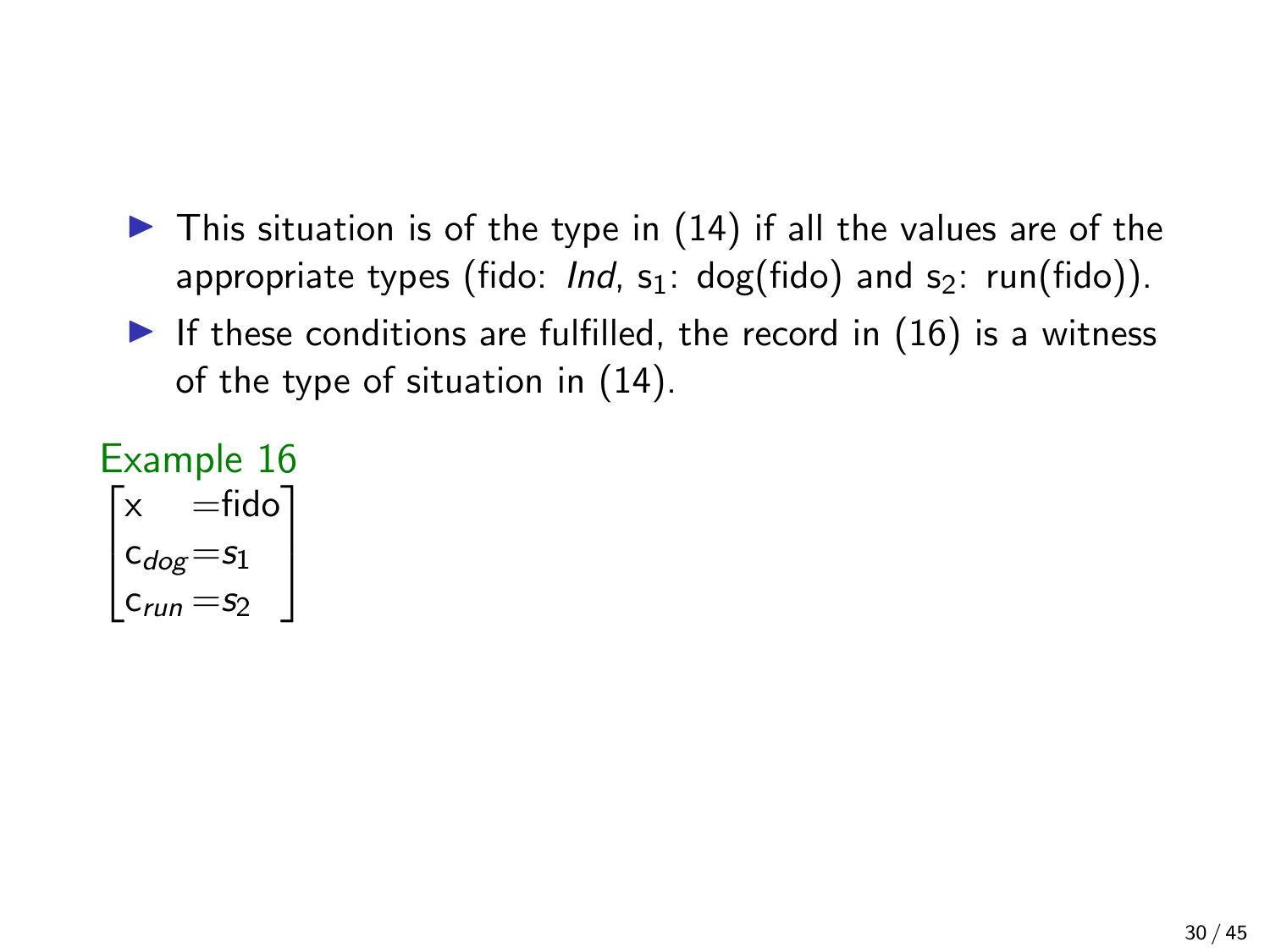# A (minimal) DGB

- $\blacktriangleright$  The field 'shared' holds information that the agent takes to be shared, either as it has been explicitly referred to in the dialogue, or because the agent expects it to have been accommodated.
- $\triangleright$  The label 'rhet resources' is associated with the set of topoi that the agent has access to.

Example 17  $\lceil$ private:  $\lceil$ rhet\_resources:set $(Topos)\rceil$  $\mathsf{shared}\:$   $\lceil \mathsf{eud}\: ! \mathsf{list}(\mathit{Entlymeme}) \rceil$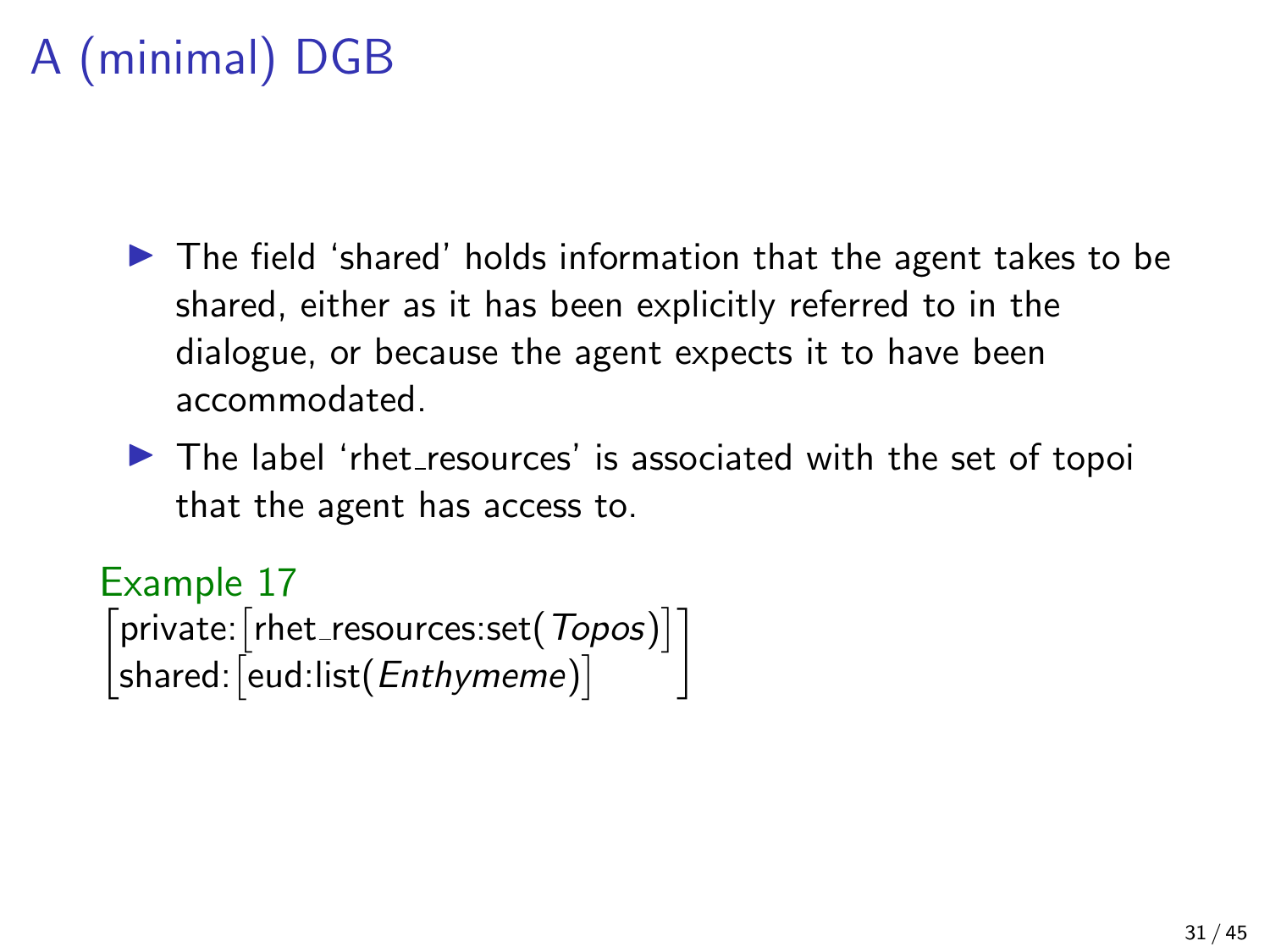## Enthymemes & topoi in TTR

- ▶ Following [Breitholtz and Cooper \(2011\)](#page-45-0); [Breitholtz \(2014b,](#page-45-5)[a\)](#page-45-2); [Ginzburg et al. \(2015\)](#page-48-5); [Breitholtz et al. \(2017\)](#page-46-5) we model topoi and enthymemes as functions from records to record types
	- Intuitively: If we have a situation of a particular type, we can predict a certain type of situation.
- $\triangleright$  For example, the enthymeme conveyed by the mother in [\(11\)](#page-21-0) says that if someone drinks sea water, it will make them poorly, that is, if you perceive a situation where someone drinks sea water, you can predict that it will make them poorly, as seen in [\(18\)](#page-32-0).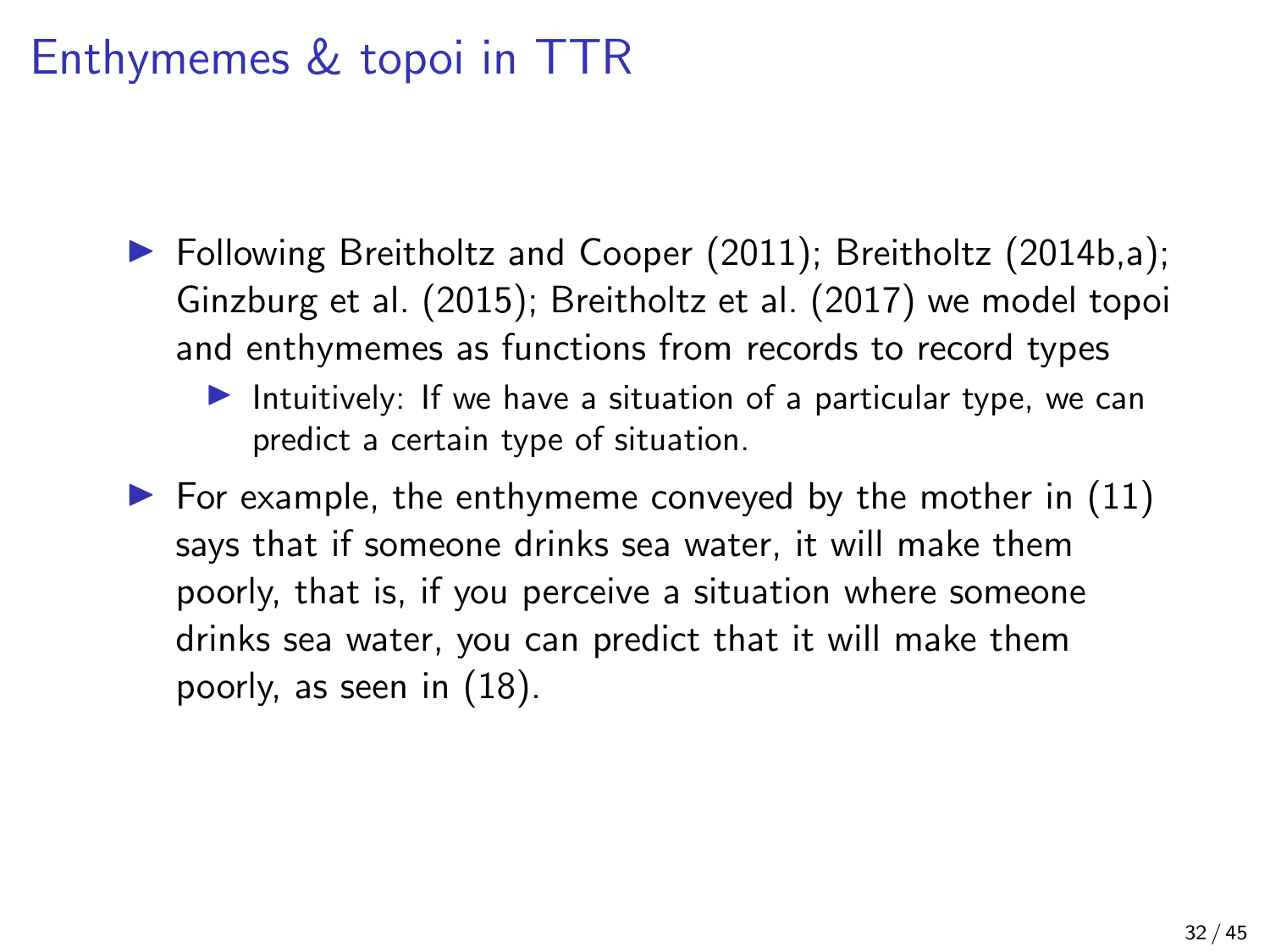## The mother's enthymeme

<span id="page-32-0"></span>Example 18  
\n
$$
\epsilon_1 = \lambda r: \begin{bmatrix} x: Ind \\ c:person(x) \\ e:drink\_sea\_water(x) \end{bmatrix}.
$$
\n[*e*:make\\_poorly(*r.e.*, *r.x*)]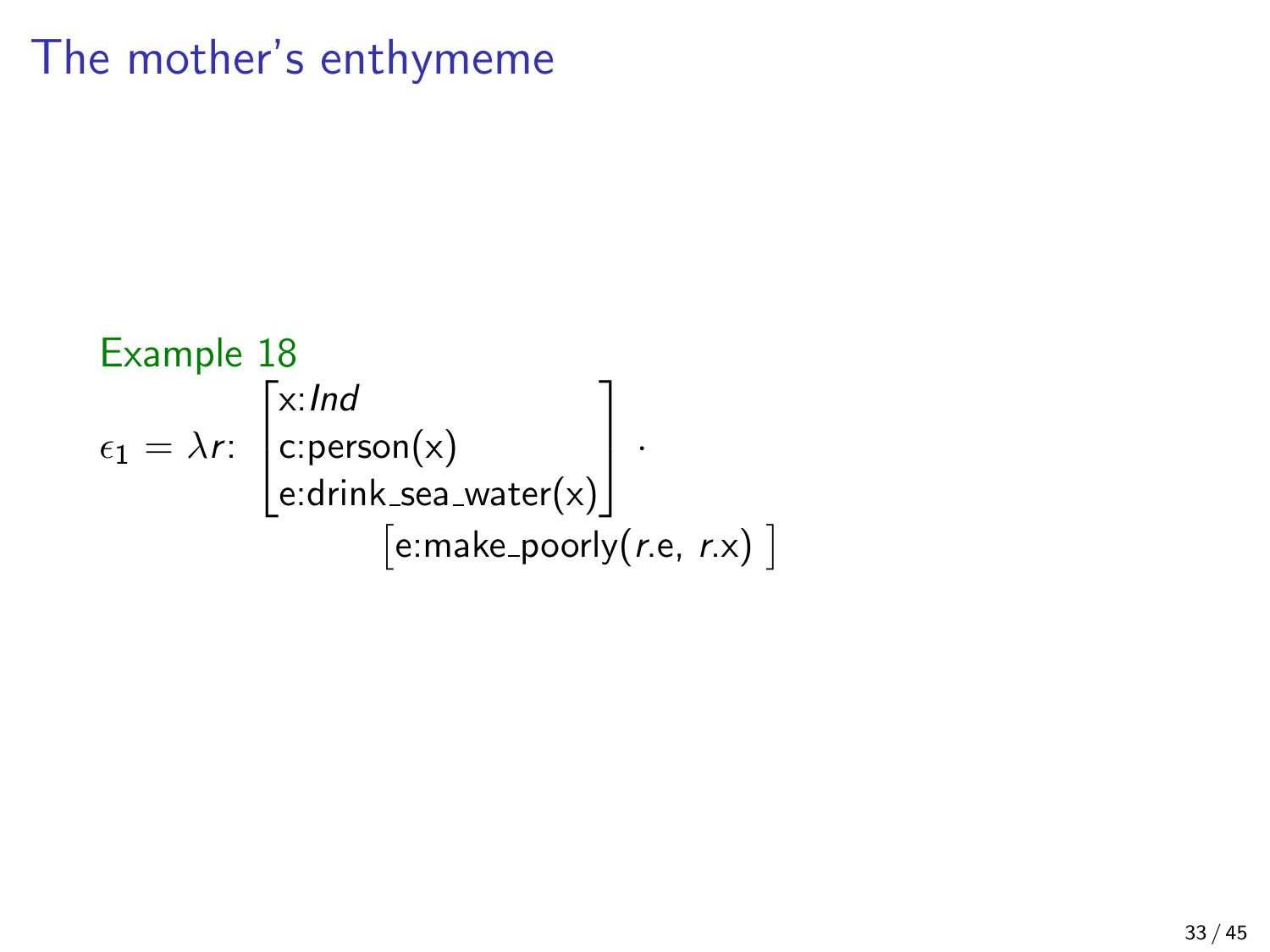# Greta's enthymeme

 $\blacktriangleright$  "if old people drink sea water, they will die"

Example 19

\n
$$
\epsilon_{2} = \lambda r: \begin{bmatrix} x: Ind \\ c:person(x) \\ c_{1}:old(x) \\ e:drink\_sea\_water(x) \end{bmatrix}.
$$
\n
$$
[e:make\_die(r.e, r.x)]
$$

Let 
$$
\text{Cov}(x) = \text{Cov}(x)
$$

\n[e:make\_die(*r.e.*,*r.x*)]

\n $\epsilon_2$  is not likely to be acceptable to most adults.

- $\triangleright$  it is unlikely that the child has received input saying explicitly that old people would die from drinking sea water.
- $\triangleright$  Still, there must be some topos warranting it. So how did the child acquire this topos? We argue that is is through overextension and accommodation.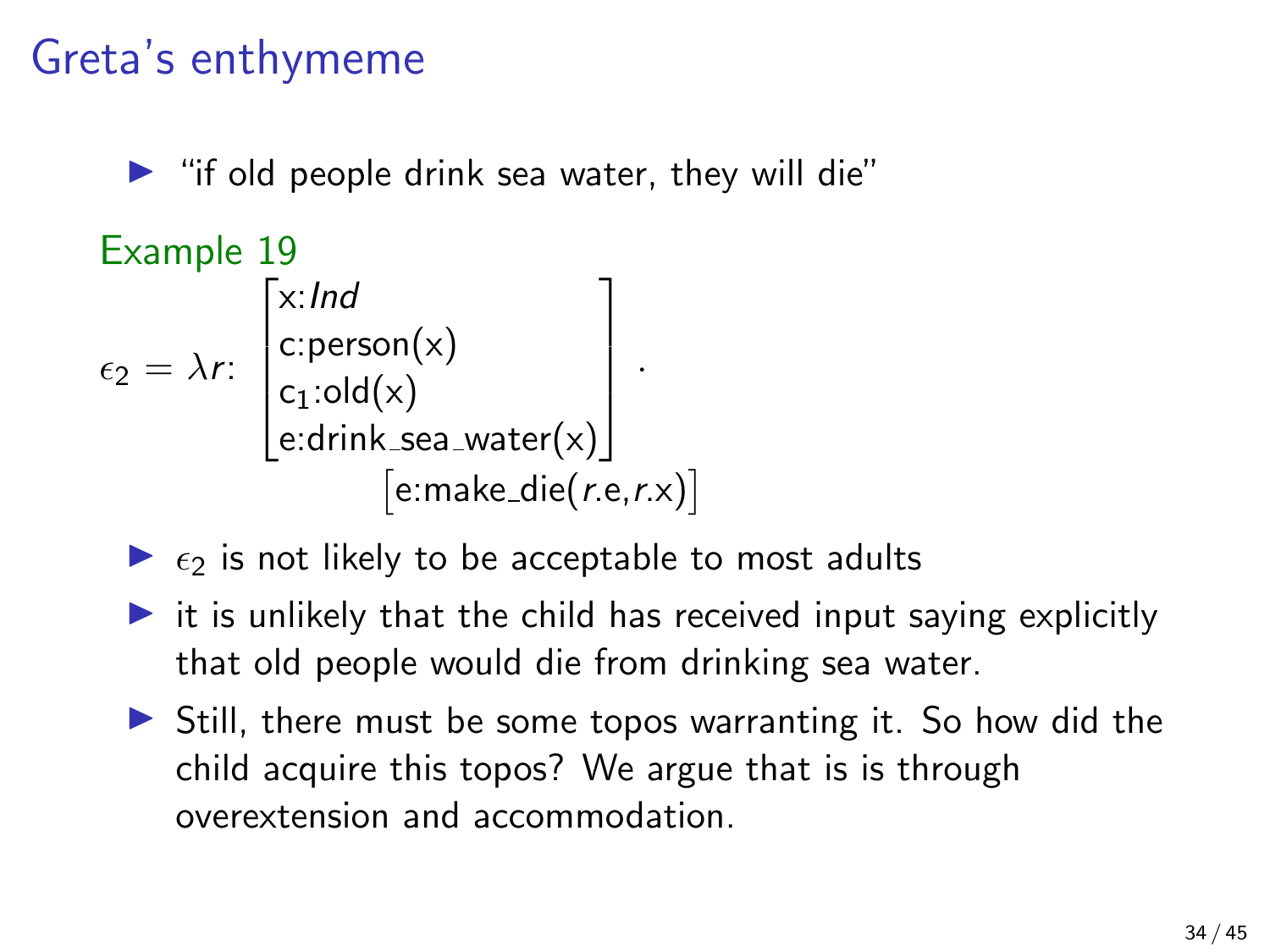## Unfamiliar enthymemes

- $\triangleright$  Sometimes we encounter enthymemes which we cannot make sense of, either since the topos is unfamiliar or because we fail to recognise the enthymeme as a specification of a particular topos which is already in our resources.
- $\blacktriangleright$  The unfamiliar enthymeme could then be tentatively incorporated into the rhetorical resources of the language user.
- $\triangleright$  When the agent encounters similar enthymemes, they may eventually extend the domain of these related enthymemes and construe a topos that warrants all of them.
- ▶ However, children's tendency to overextension [Barrett \(1978\)](#page-45-6) combined with our general ability of accommodation cause children to sometimes integrate topoi in their resources that are not necessarily warranted by the input.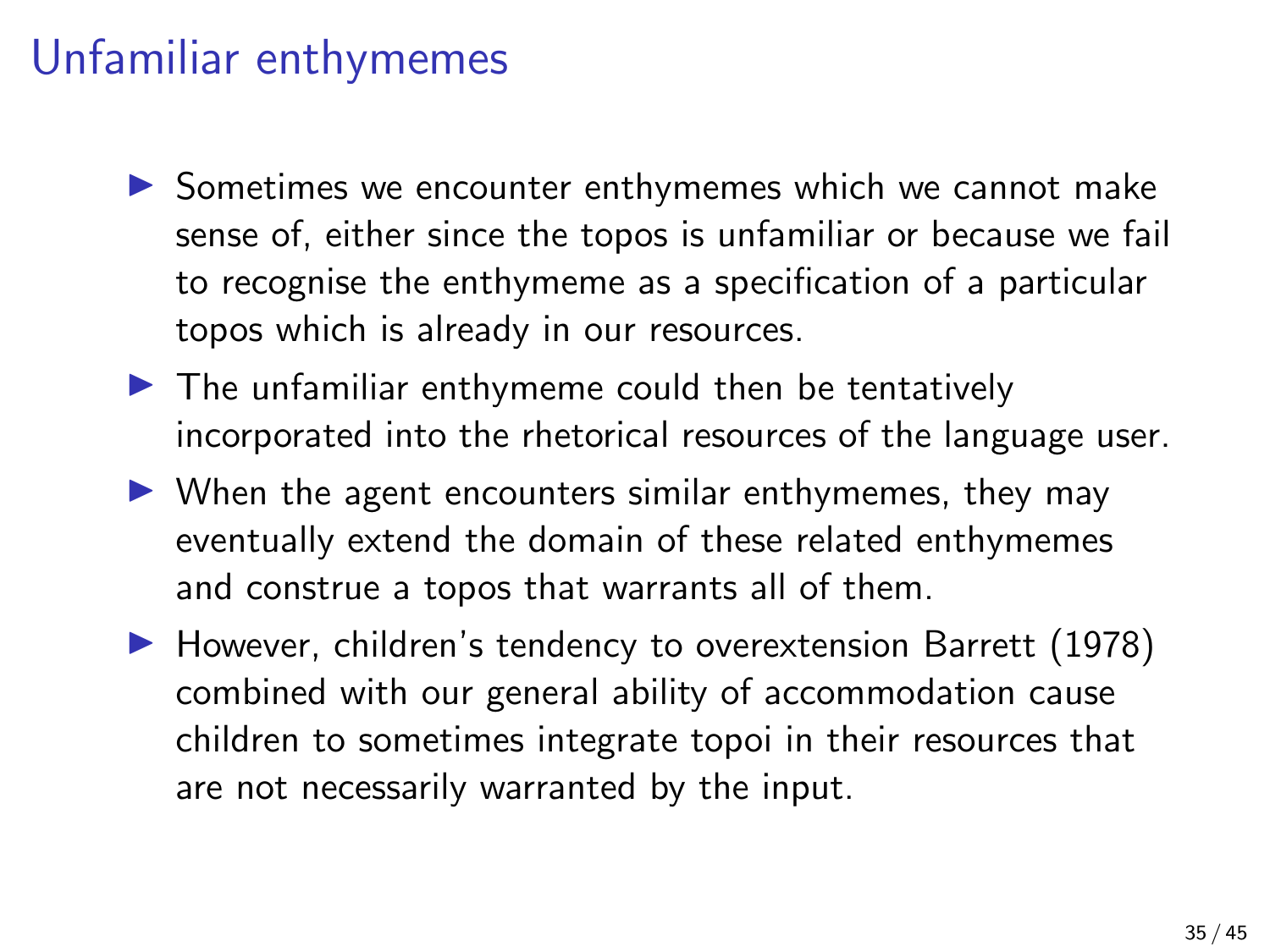### Input enthymeme

 $\blacktriangleright$  "If we have a situation of the type where young people get poorly from the corona virus, we can predict a type of situation where old people die from the corona virus "

| Example 20                       |                                     |  |
|----------------------------------|-------------------------------------|--|
|                                  | $x:$ Ind                            |  |
|                                  | y: Ind                              |  |
|                                  | z: Type                             |  |
|                                  | c:person(x)                         |  |
|                                  | $c_1$ : person(y)                   |  |
| $\epsilon_{input} = \lambda r$ : | $c_2$ :young(x)                     |  |
|                                  | $c_3:old(y)$                        |  |
|                                  | c <sub>4</sub> :cause_of_harm(z)    |  |
|                                  | $c_5$ :corona $(z)$                 |  |
|                                  | $c_4$ :(x)                          |  |
|                                  | $e:$ make_poorly $(z,x)$            |  |
|                                  | $[$ e:make_die $(r$ .z, $r$ .y) $]$ |  |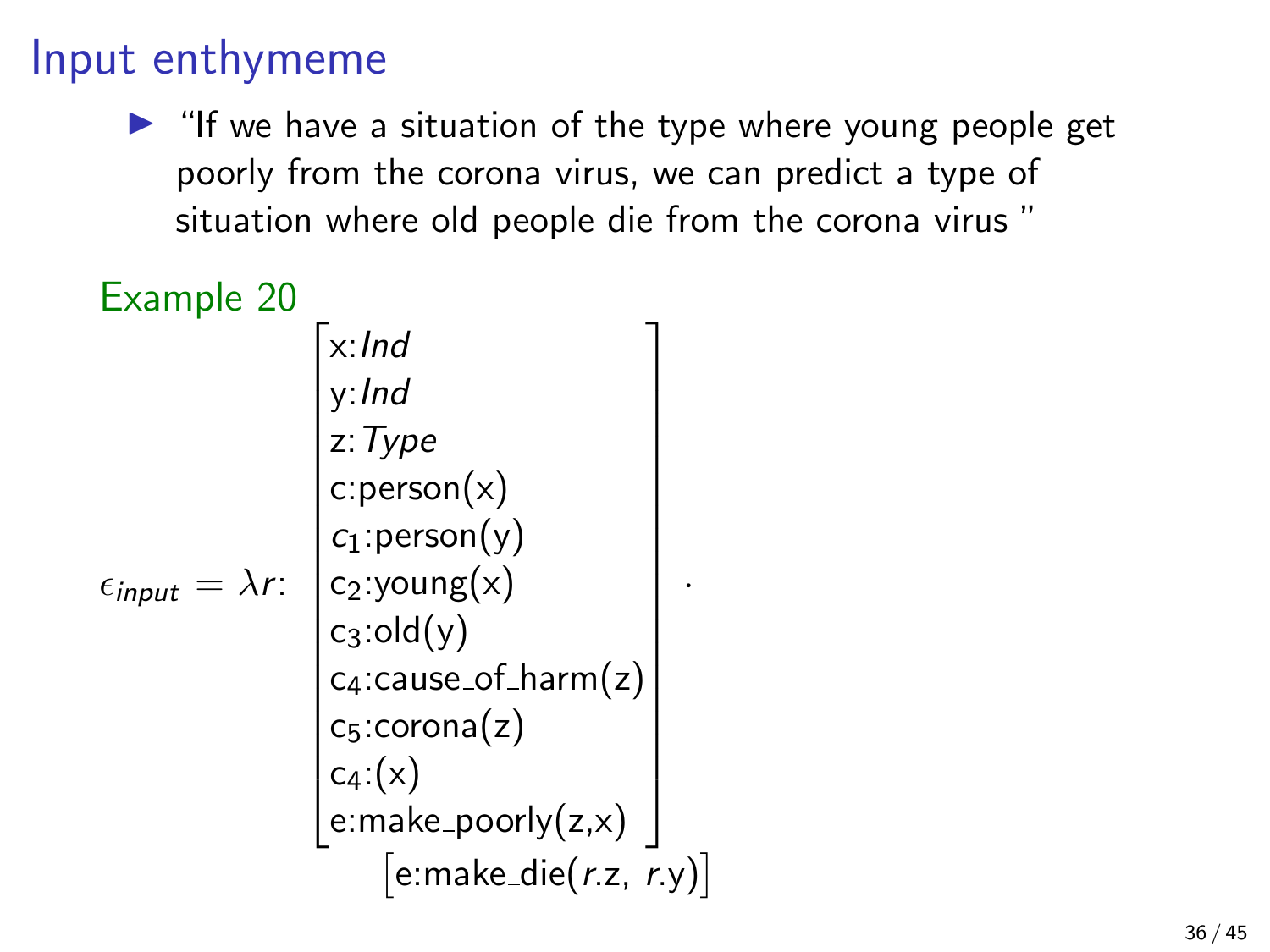# The mother's topos,  $\tau_{adult}$

- $\triangleright$  The mother might already have access to a topos warranting  $\epsilon_{input}$ .
- $\triangleright$  based on various sources of input and not as general as the topos adopted by the child, but one where the domain of the topos is delimited to situations involving infectious diseases or similar, as seen below in [\(21\)](#page-36-0).

## Example 21

<span id="page-36-0"></span>

|                              | x:Ind                          |
|------------------------------|--------------------------------|
| $\tau_{adult} = \lambda r$ : | y:Ind                          |
|                              | z: Type                        |
|                              | c:person(x)                    |
|                              | $c_1$ : person(y)              |
|                              | $c_2$ :young(x)                |
|                              | $c_3:$ old $(y)$               |
|                              | $c_4$ : cause_of_harm $(z)$    |
|                              | $c_4$ : disease $(x)$          |
|                              | $[$ e:make_poorly $(z,x)$      |
|                              | $e$ :make_die( $r$ .z, $r$ .y) |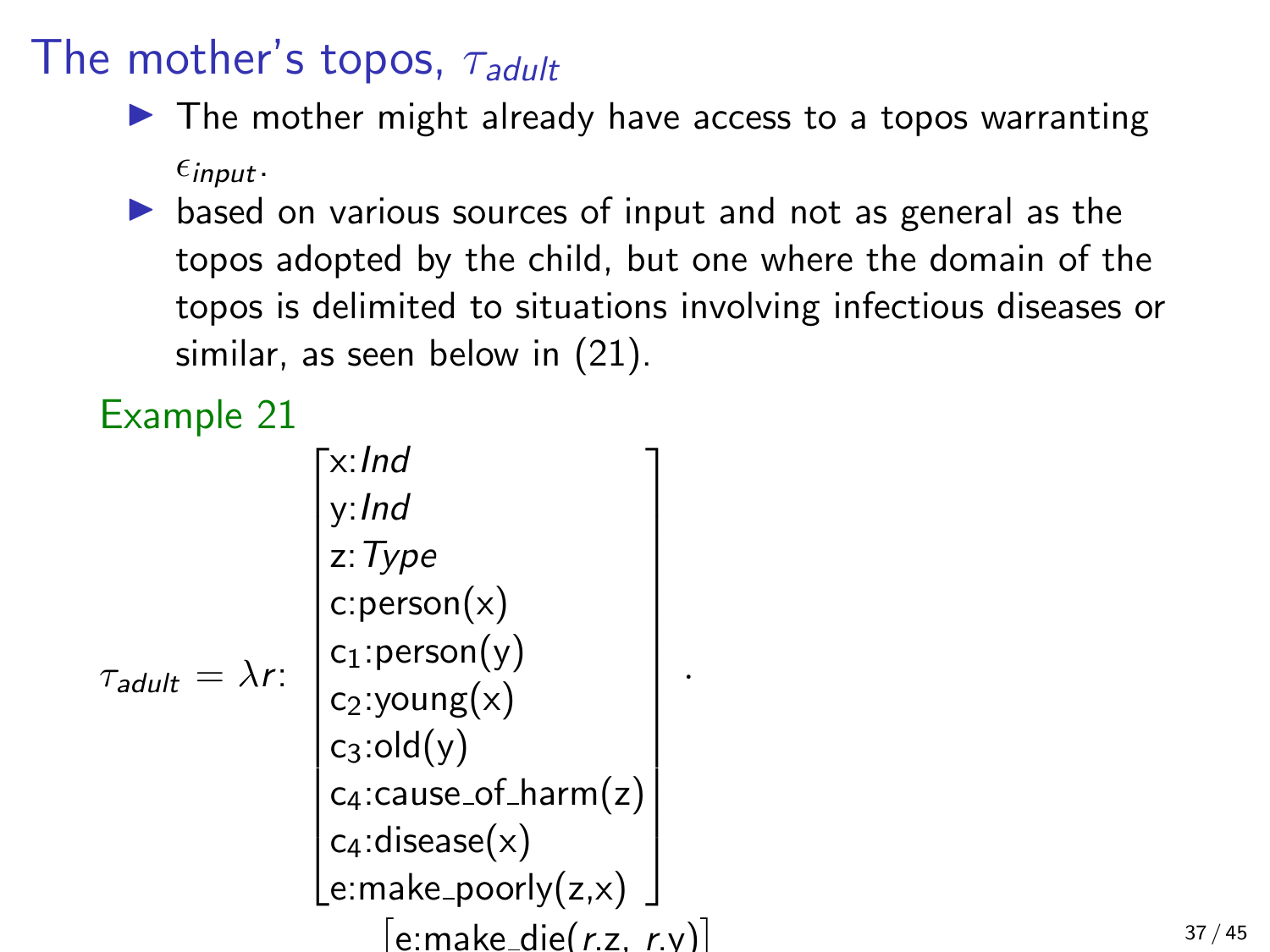# Greta's topos,  $\tau_{child}$

The child, on the other hand, having overextended  $\epsilon_{input}$ , has adopted a topos like  $\tau_{child}$  below in [22.](#page-37-0)

<span id="page-37-0"></span>Example 22  $\tau_{\mathsf{child}} = \lambda r$ :  $\sqrt{ }$  x:Ind y:Ind z:Type c:person $(\mathsf{x})$  $c_1$ :person $(y)$ c<sub>2</sub>:young $(x)$  $c_3$ :old $(y)$  $\mathsf{c}_4$ :cause\_of\_harm $(\mathsf{z})$ e:make\_poorly $(\mathsf{z},\mathsf{x})$ 1 ·  $[$ e:make\_die $(r.z, r.y)$ ]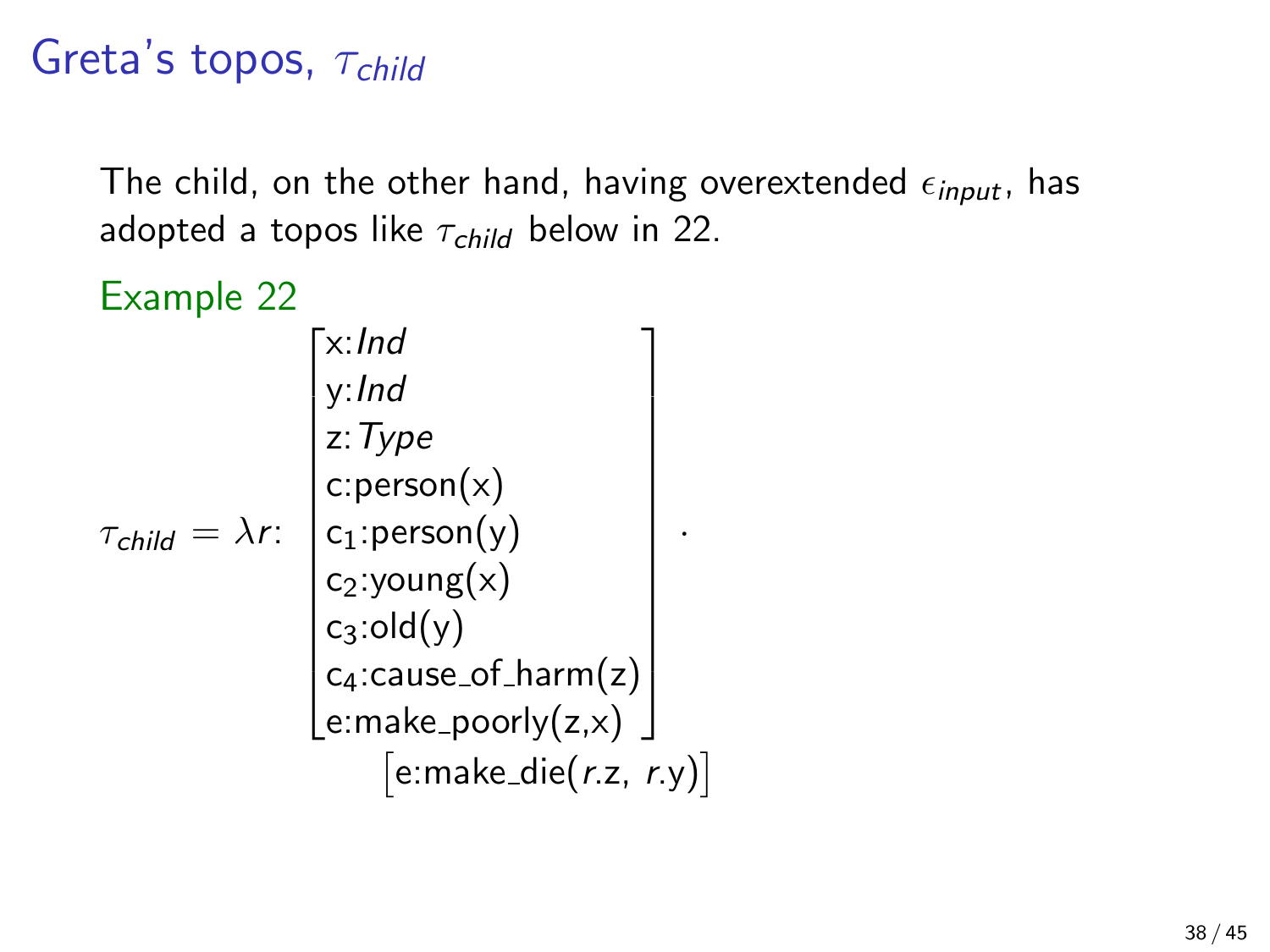# Greta's topos,  $\tau_{child}$

- $\blacktriangleright$  "If there is a situation where a young person is affected by some cause of harm which makes them poorly, and there is an old person who is affected by the same cause, we are licensed to predict a type of situation where the old person dies.
- Such topos would warrant Greta's enthymeme  $\epsilon_2$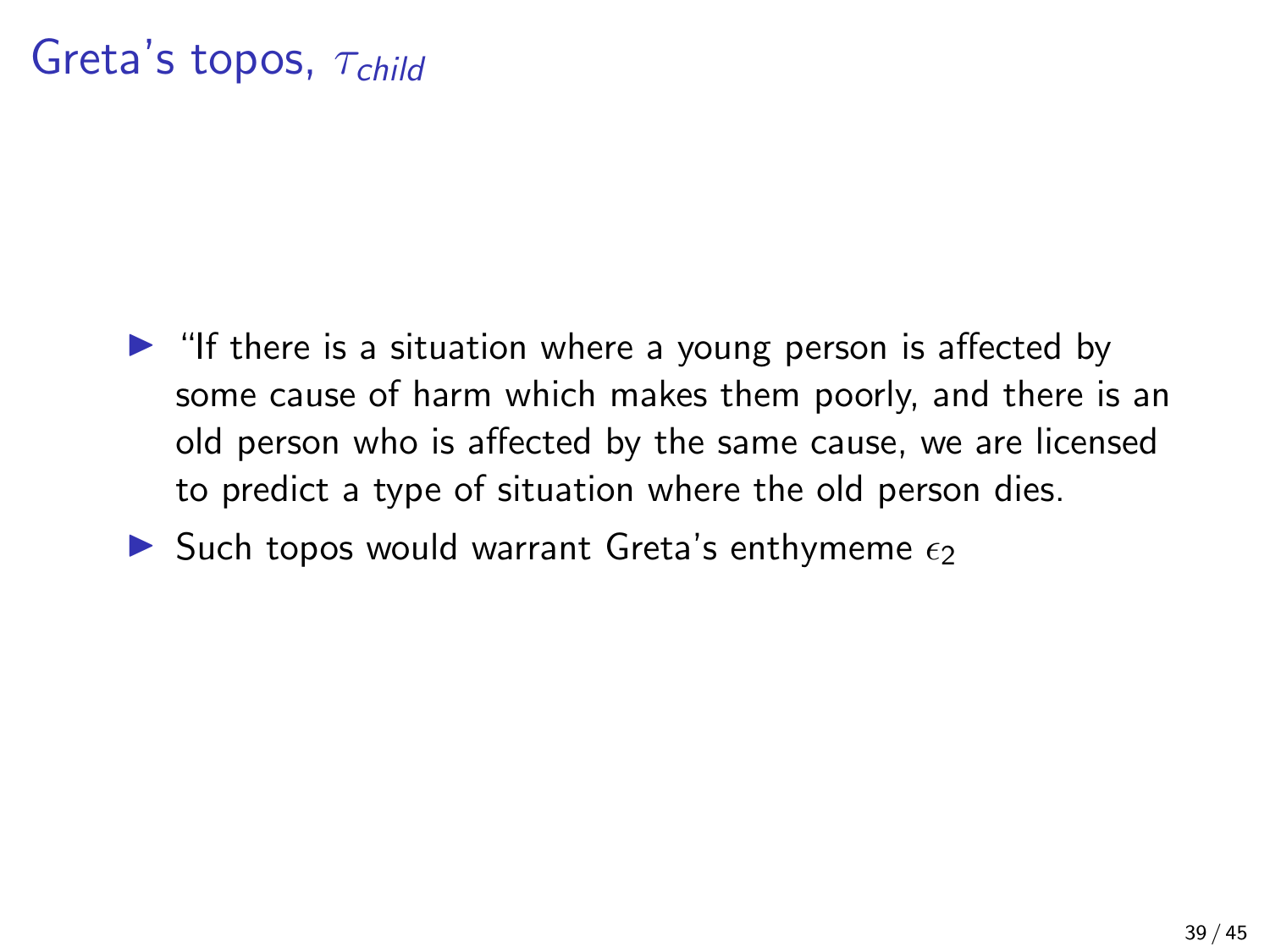### How are topoi integrated into our resources?

 $\triangleright$  For standard adult topos acquisition, the update rule we want to use is one that says that if there is no accessible topos in the agent's rhetorical resources, they are allowed to add the encountered enthymeme to their resources, thus making it a tentative topos.

$$
f\_accommodate\_topos =
$$
\n
$$
\lambda r: \begin{bmatrix} private: [rhet\_resources.set(Topos)] \\ shared: [eud:list(Enthymeme)] \end{bmatrix}.
$$
\n
$$
\lambda e: \neg \begin{bmatrix} t: Topos \\ c_1:inf(r.private.rhet\_resources(t)) \\ c_2:spec(t, fs(r.shared.edu)) \end{bmatrix}.
$$
\n
$$
[private: [rhet\_resources=[fst.(r.shared.edu)]:set(Topos)]]
$$

Figure: f \_accommodate\_topos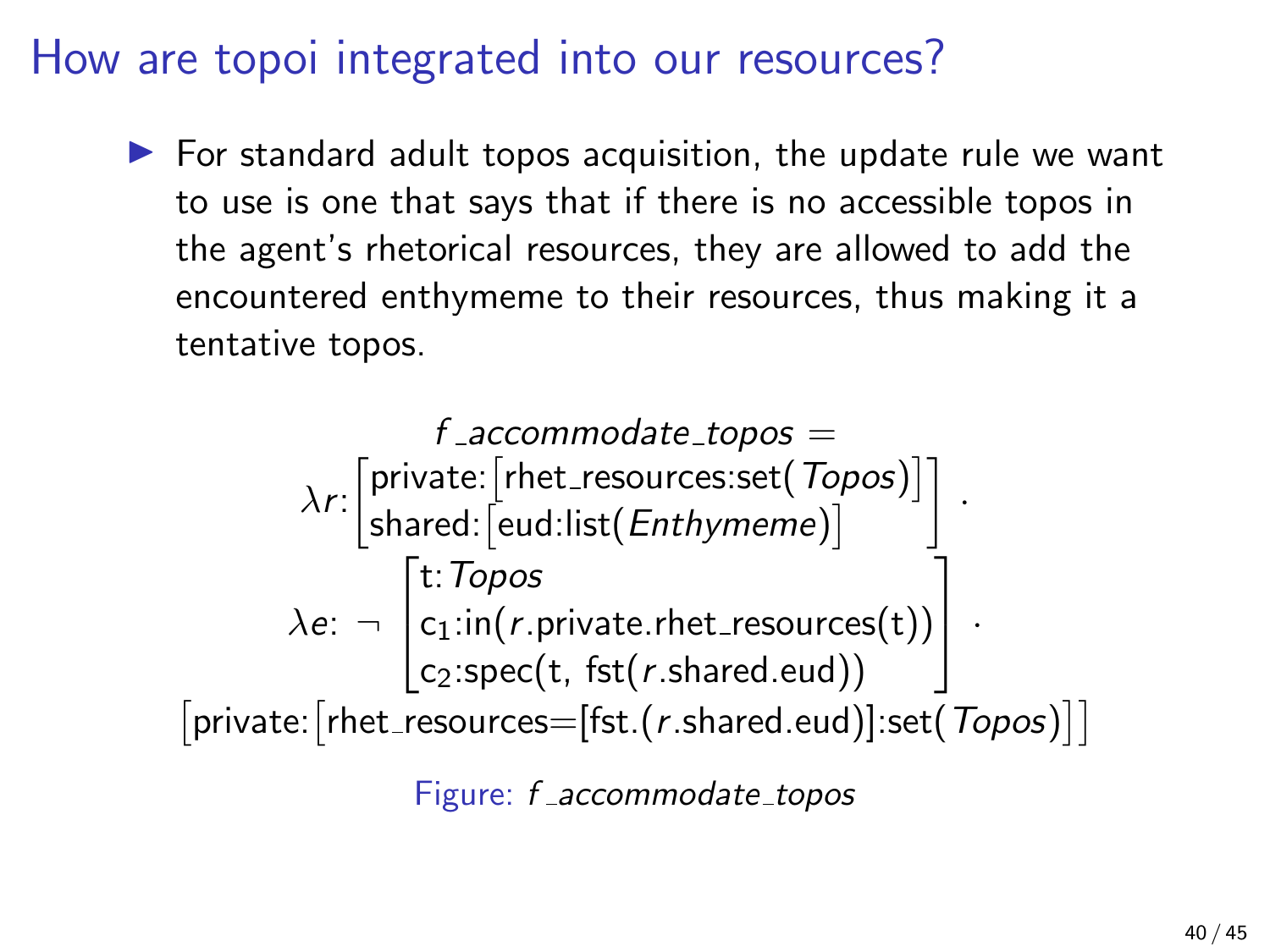### How are topoi integrated into our resources?

### $\blacktriangleright$  The standard rule for topos accommodation

- $\triangleright$  there is an enthymeme on the an agent's dialogue gameboard and there is no topos in the agent's rhetorical resources in relation to which  $\epsilon_{input}$  is a specification (spec), then the agent is licensed to add the enthymeme to their rhetorical resources.
- $\blacktriangleright$  For example: A dialogue participant encounters the enthymeme "Because of the corona virus pandemic, we can't travel" adds the topos "when there is a corona virus pandemic we can't travel" to his rhetorical resources.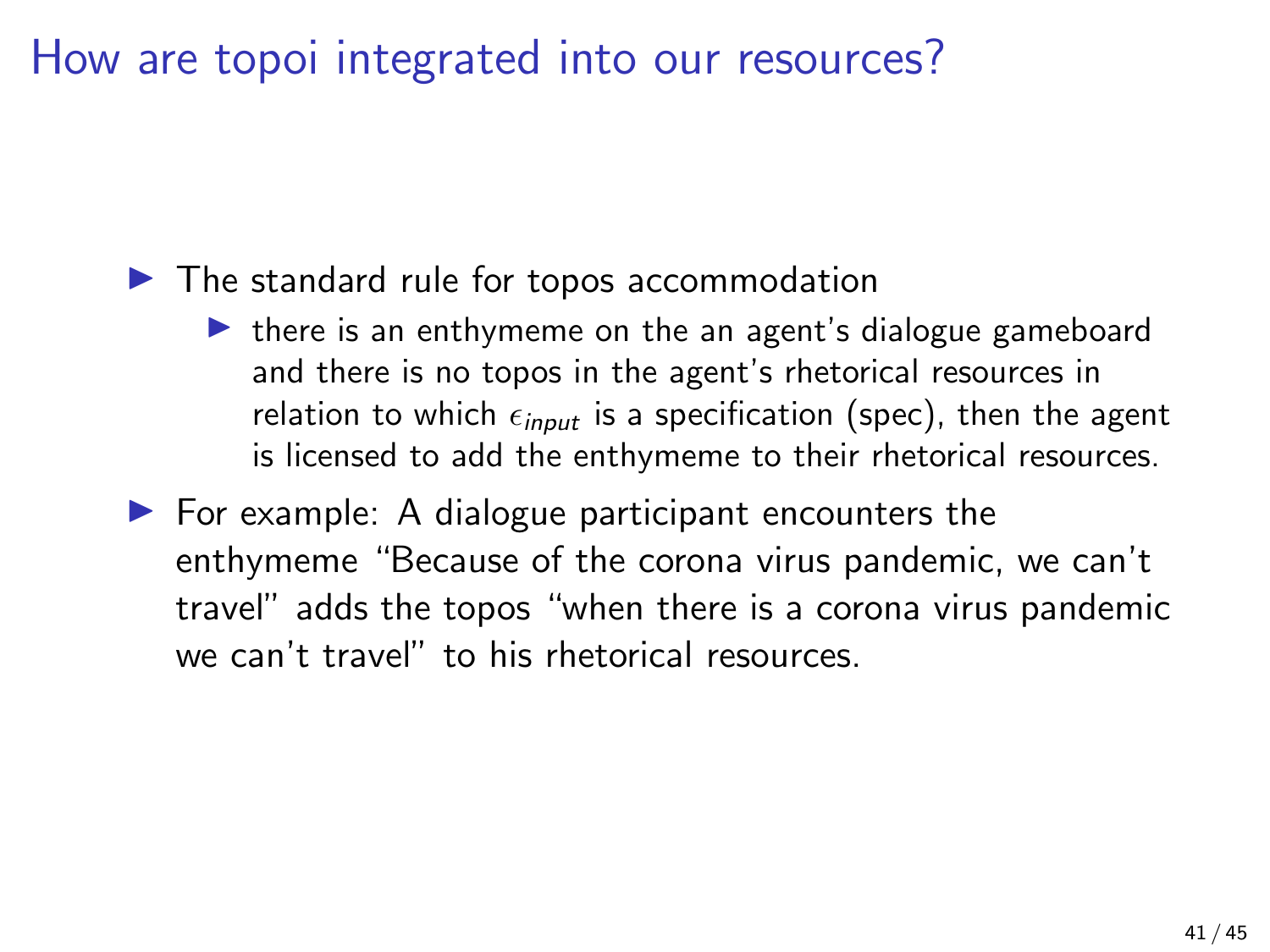How are topoi integrated into our resources? cont'd

 $\blacktriangleright$  In order to account for the adoption of generalised versions of enthymemes we must adjust the update rule to allow for accommodation of more general versions of encountered enthymemes.

$$
f\_accommodate\_topos' =
$$
\n
$$
\lambda r: \begin{bmatrix} \text{private:} \text{[rhet\_resources:set(} \text{Topos}) \text{]} \\ \text{shared:} \text{[eud:list(} \text{Enthymeme}) \text{]} \end{bmatrix}.
$$
\n
$$
\lambda e: \neg \begin{bmatrix} t: \text{Topos} \\ c_1: \text{in}(r.\text{private.rhet\_resources(t)}) \\ c_2: \text{spec}(t, \text{fst}(r.\text{shared.edu})) \end{bmatrix}.
$$
\n
$$
\begin{bmatrix} \text{private:} \text{[rhet\_resources=[gen(} \text{fst}(r.\text{shared.edu})) \text{]} \text{set(} \text{Topos}) \text{]} \text{]} \\ f\_accommodate\_topos' \end{bmatrix}
$$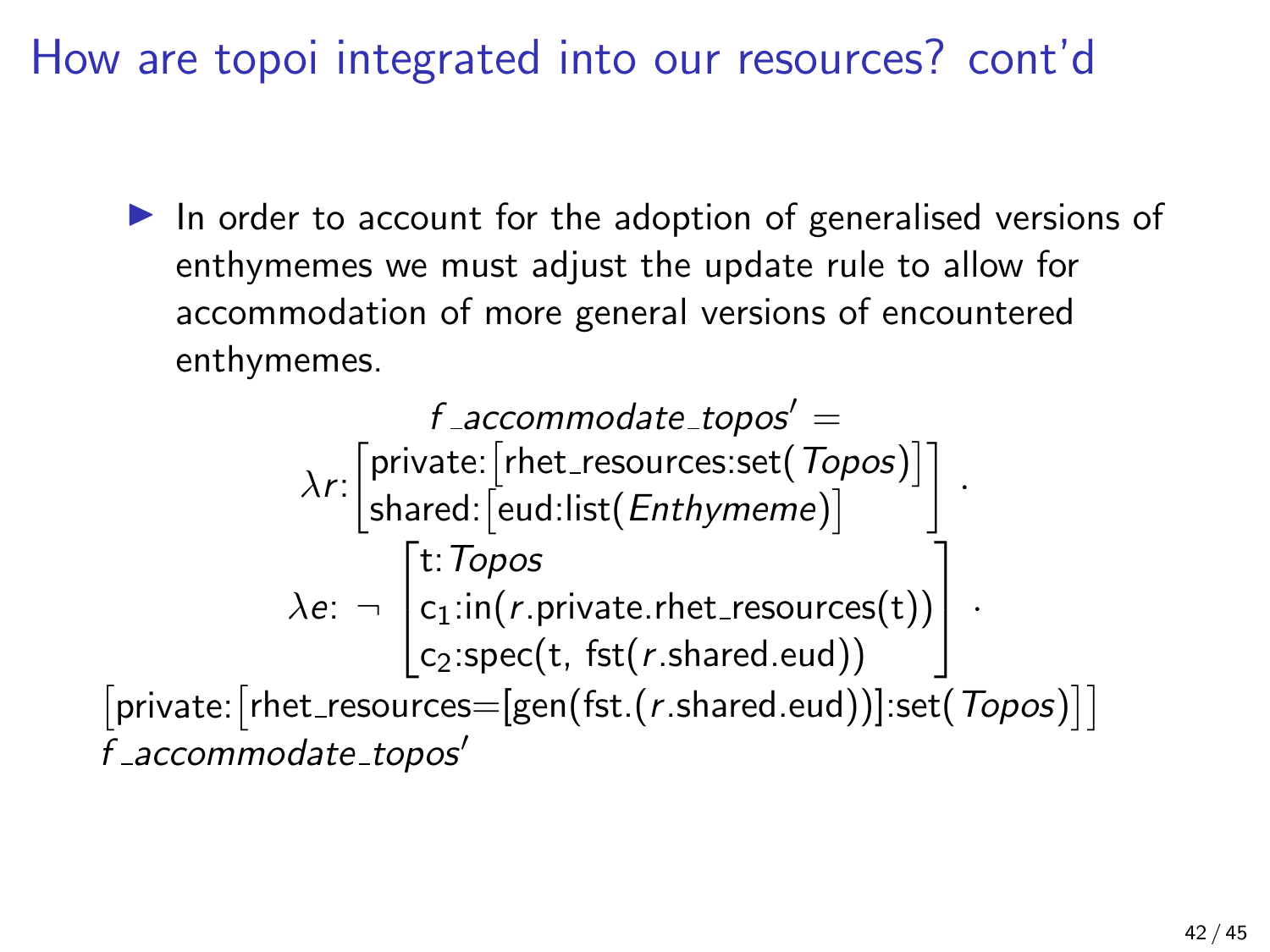## How are topoi integrated into our resources? cont'd

- $\blacktriangleright$  The standard rule for accommodating topoi can account for an agent encountering  $\epsilon_{input}$  and simply adding that to their resources.
- $\blacktriangleright$  However, the process leading to overextension of topoi requires an update rule allowing us to adopt a generalisation of an encountered enthymeme to our resources.
- $\blacktriangleright$  For example: A dialogue participant encounters the enthymeme "Because of the corona virus pandemic, we can't travel" adds the topos "when there is a pandemic we can't travel" to his rhetorical resources.
- $\triangleright$  a highly efficient strategy for building up rhetorical resources, although it sometimes leads to overextension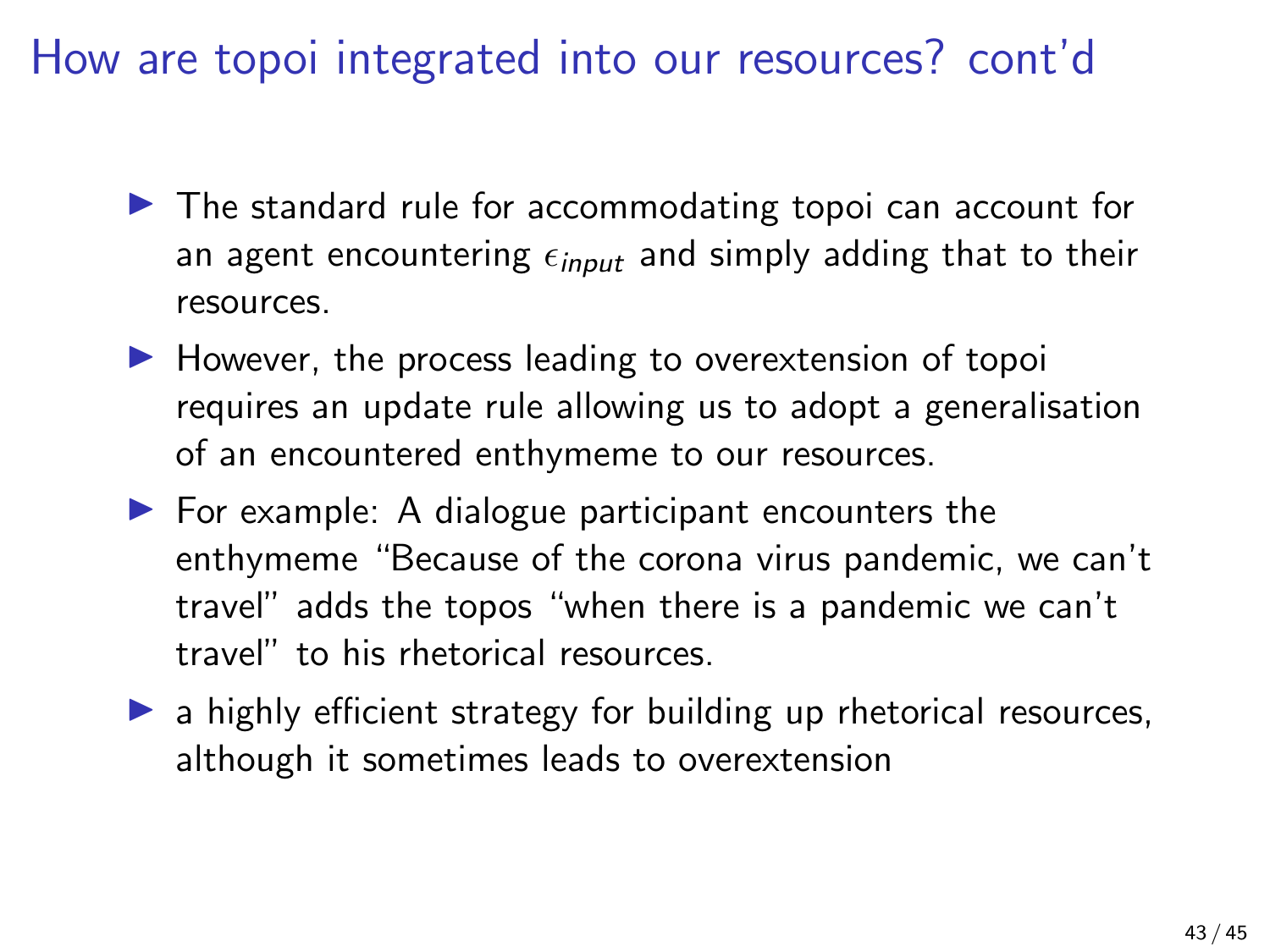## Conclusions

- $\blacktriangleright$  In this paper we have seen how examples of errors in children's acquisition of topoi show how they generalise from exposure to repeated enthymematic arguments in dialogue.
- $\triangleright$  Our formal account for how this process operates, is at this stagea sketch – many of the details need fleshing out if our intuitions are to be able to provide a full model of how children build up their rhetorical resources.
- $\triangleright$  A formal analysis of a limited number of genuine examples is complementary to rigorous empirical analysis (experimental and corpus studies)
- $\blacktriangleright$  Looking at uses of language in interactions with children also offers insights into adult language use and the dynamic nature of all of our rhetorical resources.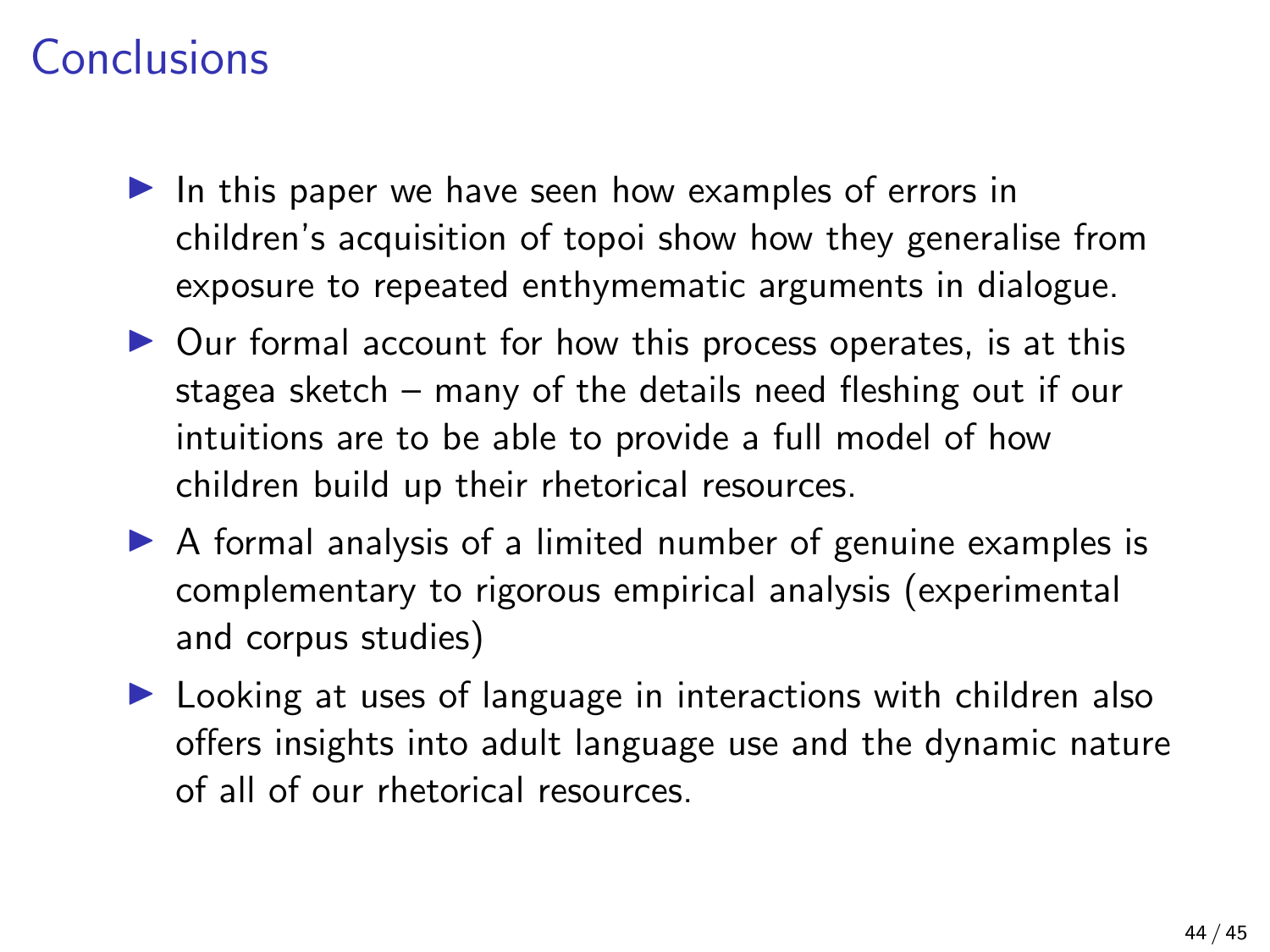### Future work

- $\blacktriangleright$  How do we delimit the adopting of topoi which are generalisations of encountered enthymemes?
	- $\triangleright$  For example, ok to construe a topos saying that cats purr based on an encounter with a particular purring cat, but not obviously ok to allow any generalisation, for instance to all four legged animals.
	- $\blacktriangleright$  However, as we have seen, children do indeed make these kinds of overextensions, and we would like to be able to account for that.
- It seems clear that the use of topoi is not, like much else in language, all-or-nothing, but must be couched probabilistically.
	- $\blacktriangleright$  How likely is a particular topos to be evoked in a given situation?
	- $\blacktriangleright$  To what degree does the content of the topos hold?
- Introduce a probabilistic component into our model (for which we need more data...)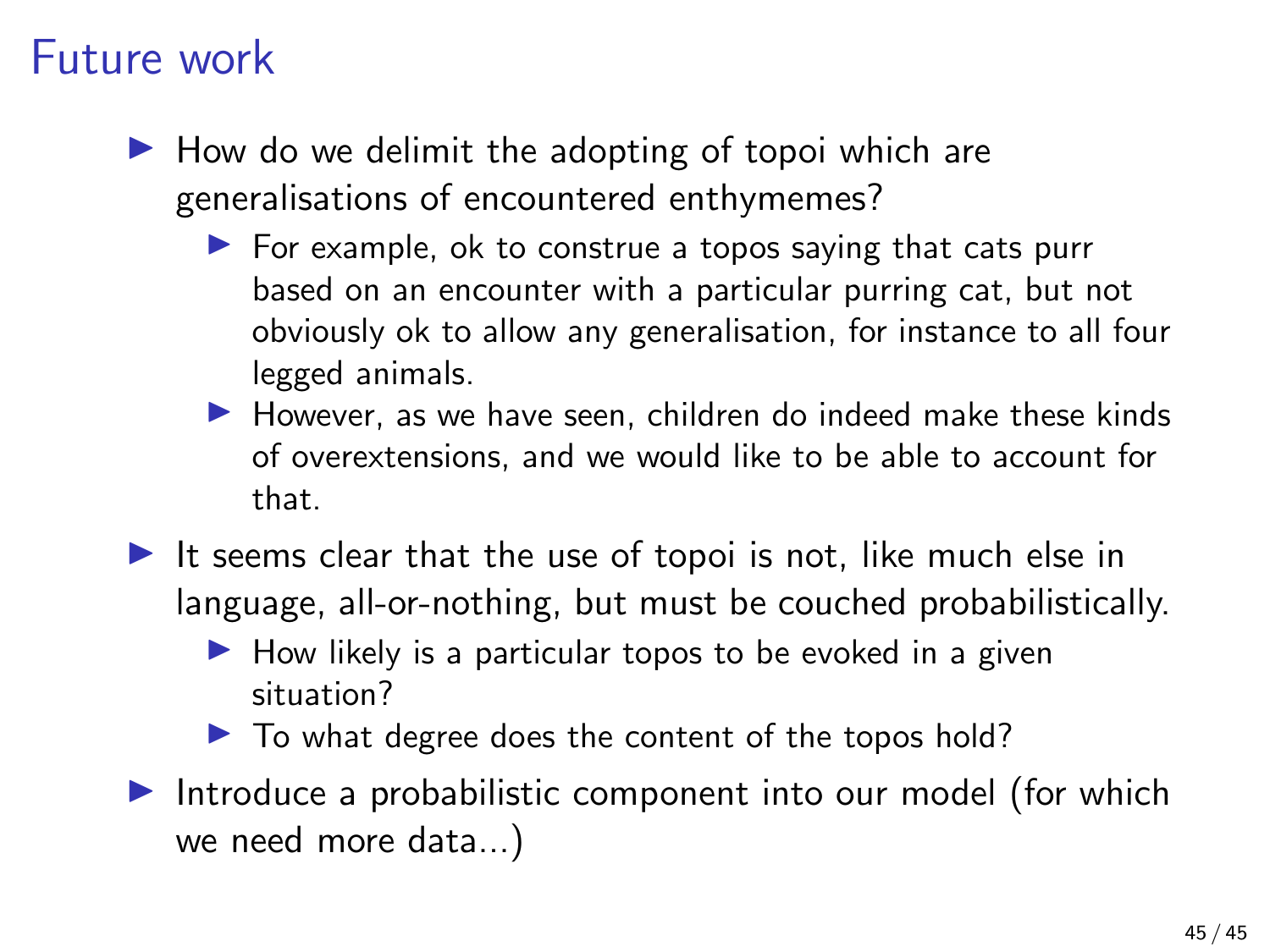- <span id="page-45-3"></span>Aristotle, G. A. K. (2007). On Rhetoric, a theory of civic discourse. Oxford University Press.
- <span id="page-45-6"></span>Barrett, M. D. (1978). Lexical development and overextension in child language. Journal of child language, 5(2):205–219.
- <span id="page-45-1"></span>Breitholtz, E. (2011). Enthymemes under Discussion: Towards a micro-rhetorical approach to dialogue modelling. In Proceedings of SPR-11 ILCLI International Workshop on Semantics, Pragmatics, and Rhetoric.
- <span id="page-45-2"></span>Breitholtz, E. (2014a). Enthymemes in Dialogue: A micro-rhetorical approach. PhD thesis, University of Gothenburg.
- <span id="page-45-5"></span>Breitholtz, E. (2014b). Reasoning with topoi - towards a rhetorical approach to non-monotonicity. In Proceedings of the 50th anniversery convention of the AISB, pages 190–198. AISB.
- <span id="page-45-4"></span>Breitholtz, E. (2015). Are widows always wicked? learning concepts through enthymematic reasoning. In Type Theory and Lexical Semantics: ESSLLI 2015.
- <span id="page-45-0"></span>Breitholtz, E. and Cooper, R. (2011). Enthymemes as rhetorical resources. In SemDial 2011 - Proceedings of the 15th Workshop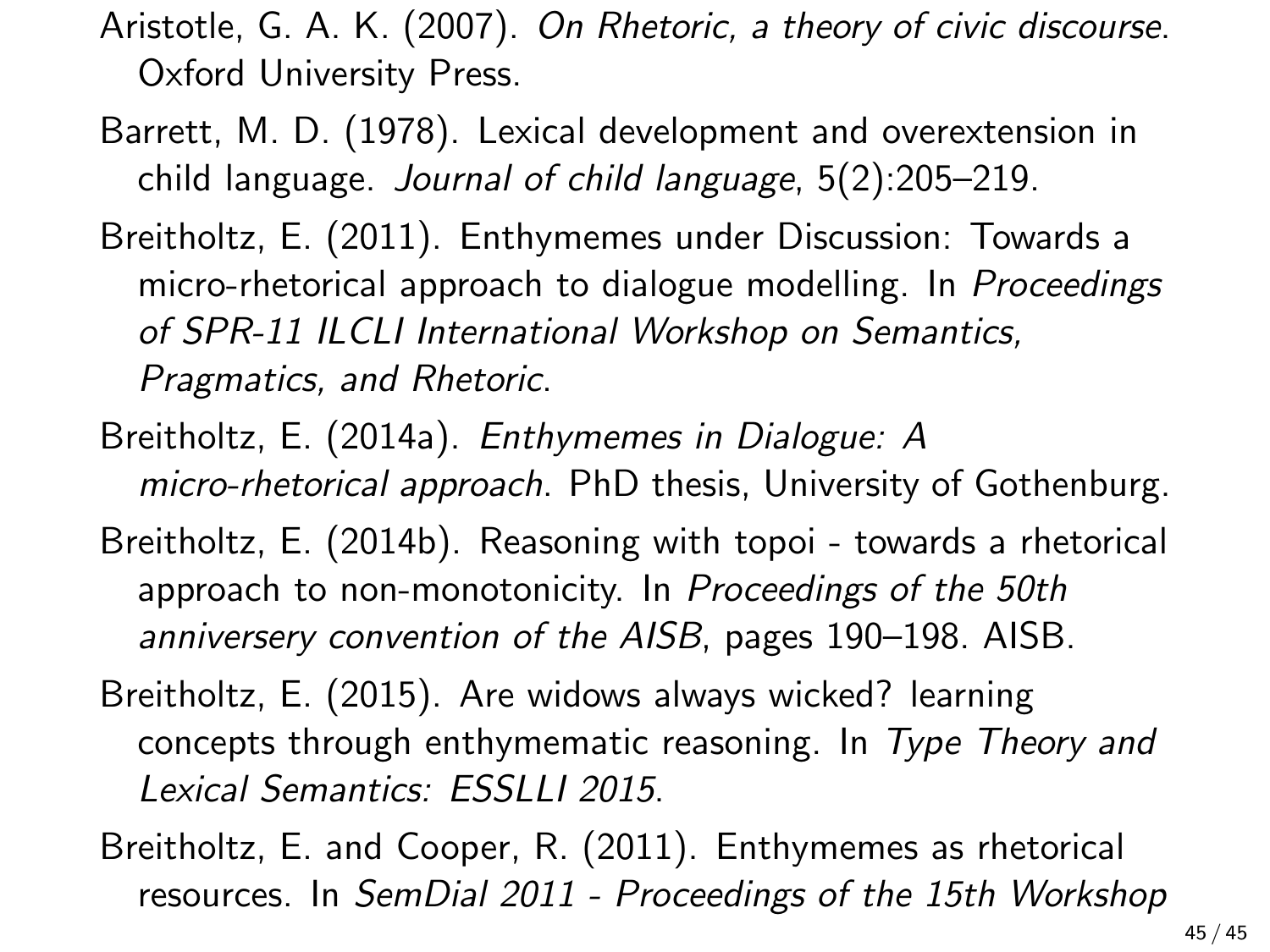on the Semantics and Pragmatics of Dialogue (LosAngelogue), pages 149–157.

- <span id="page-46-5"></span>Breitholtz, E., Howes, C., and Cooper, R. (2017). Incrementality all the way up. In Proceedings of the Computing Natural Language Inference Workshop.
- <span id="page-46-1"></span>Casillas, M. (2014). Turn-taking. In Matthews, D., editor, Pragmatic development in first language acquisition, pages 53–70. John Benjamins Amsterdam, The Netherlands.
- <span id="page-46-0"></span>Clark, A. and Lappin, S. (2010). Linguistic Nativism and the Poverty of the Stimulus. John Wiley & Sons.
- <span id="page-46-3"></span>Clark, E. V. (2009). First language acquisition. Cambridge University Press.
- <span id="page-46-2"></span>Clark, E. V. (2015). Semantics and language acquisition. In Lappin, S. and Fox, C., editors, The Handbook of Contemporary Semantic Theory, pages 714 – 733. Wiley-Blackwell.
- <span id="page-46-4"></span>Cooper, R. (2005). Records and record types in semantic theory. Journal of Logic and Computation, 12:99–112.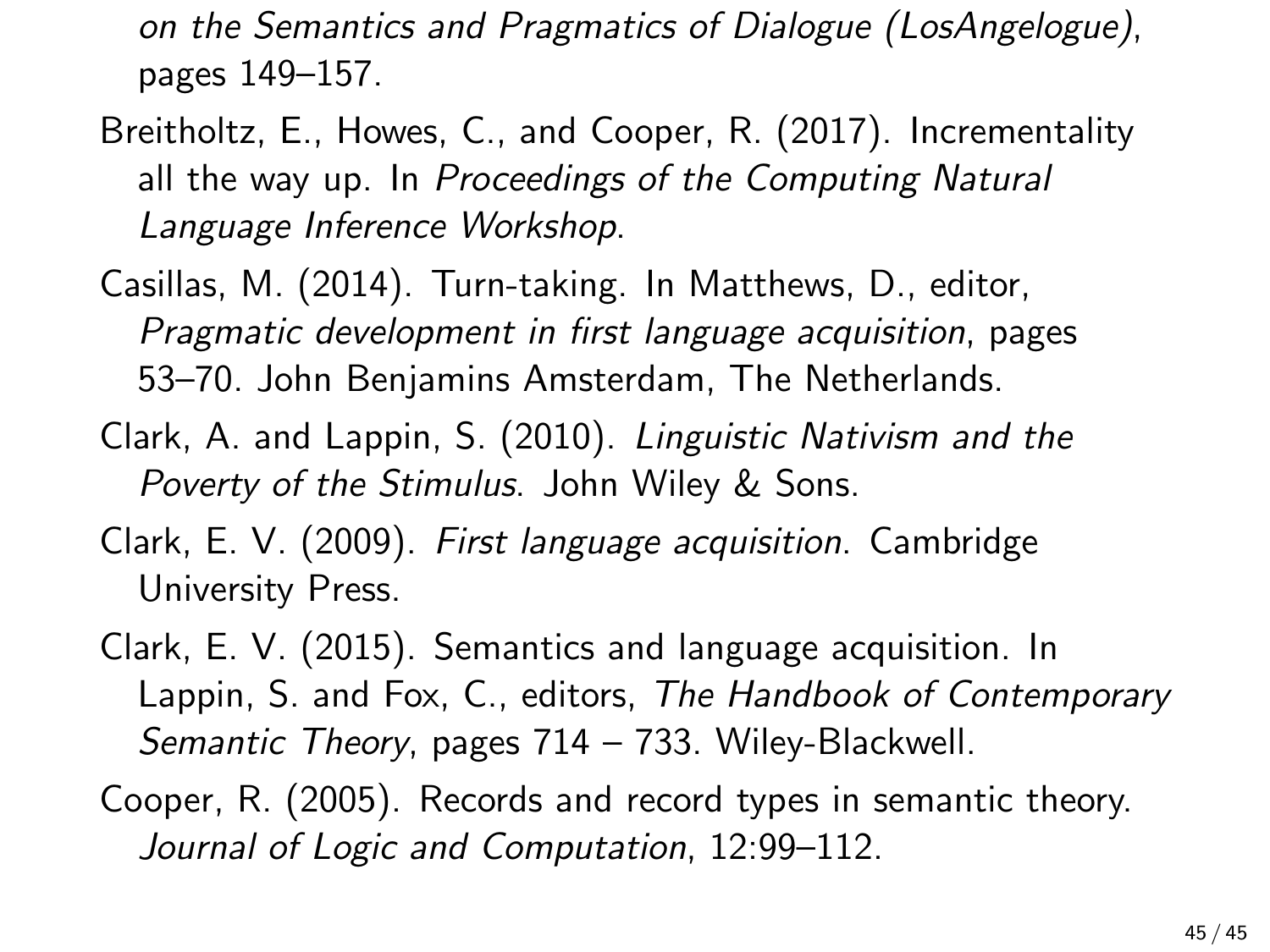<span id="page-47-5"></span>Cooper, R. (2012). Type theory and semantics in flux. In Kempson, R., Asher, N., and Fernando, T., editors, Handbook of the Philosophy of Science. Elsevier BV.

- <span id="page-47-4"></span>Cooper, R. (in progress). Type theory and language - From perception to linguistic communication.
- <span id="page-47-3"></span>Cooper, R. and Ginzburg, J. (2015). Type theory with records for natural language semantics. Handbook of Contemporary Semantic Theory, The, pages 375–407.
- <span id="page-47-0"></span>Ducrot, O. (1988). Topoï et formes topique. Bulletin d'études de la linguistique française, 22:1-14.
- <span id="page-47-1"></span>Gelman, S. A., Croft, W., Fu, P., Clausner, T., and Gottfried, G. (1998). Why is a pomegranate an apple? the role of shape, taxonomic relatedness, and prior lexical knowledge in children's overextensions of apple and dog. Journal of Child language, 25(2):267–291.
- <span id="page-47-2"></span>Ginzburg, J. (2012). The Interactive Stance: Meaning for Conversation. Oxford University Press.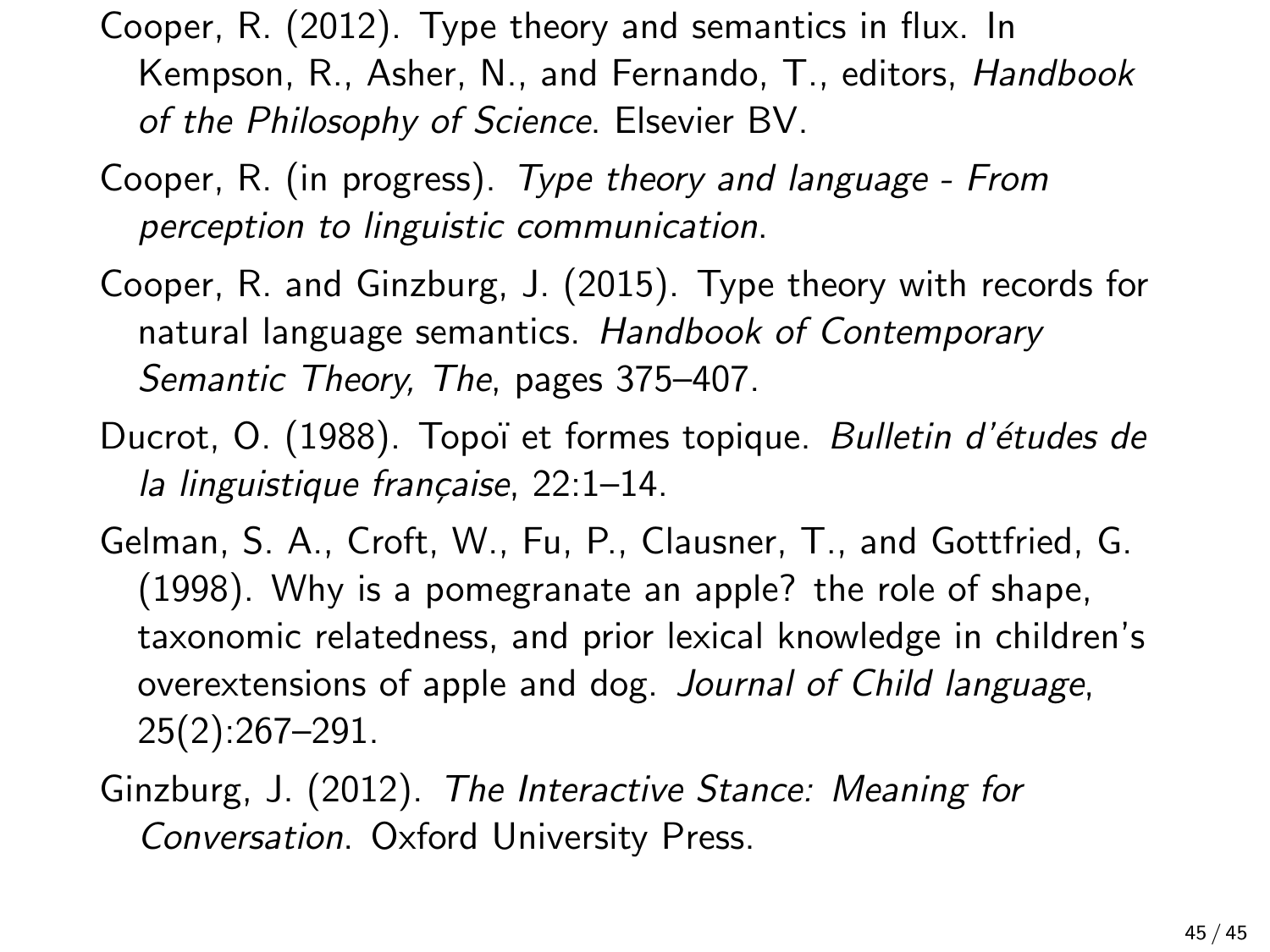<span id="page-48-5"></span>Ginzburg, J., Breitholtz, E., Cooper, R., Hough, J., and Tian, Y. (2015). Understanding laughter. In Proceedings of the 20th Amsterdam Colloquium.

<span id="page-48-3"></span>Gredebäck, G., Fikke, L., and Melinder, A. (2010). The development of joint visual attention: a longitudinal study of gaze following during interactions with mothers and strangers. Developmental science, 13(6):839–848.

- <span id="page-48-1"></span>Halliday, M. A. K. (1975). Learning how to mean. In Foundations of language development, pages 239–265. Elsevier.
- <span id="page-48-2"></span>Halliday, M. A. K. (1994). The place of dialogue in children's construction of meaning. In Ruddel, R., Rapp Ruddell, M., and H., S., editors, Theoretical models and processes of reading. International Reading Association, Newark, DE.
- <span id="page-48-4"></span>Hilbrink, E. E., Gattis, M., and Levinson, S. C. (2015). Early developmental changes in the timing of turn-taking: a longitudinal study of mother–infant interaction. Frontiers in psychology, 6:1492.

<span id="page-48-0"></span>Jackson, S. and Jacobs, S. (1980). Structure of conversational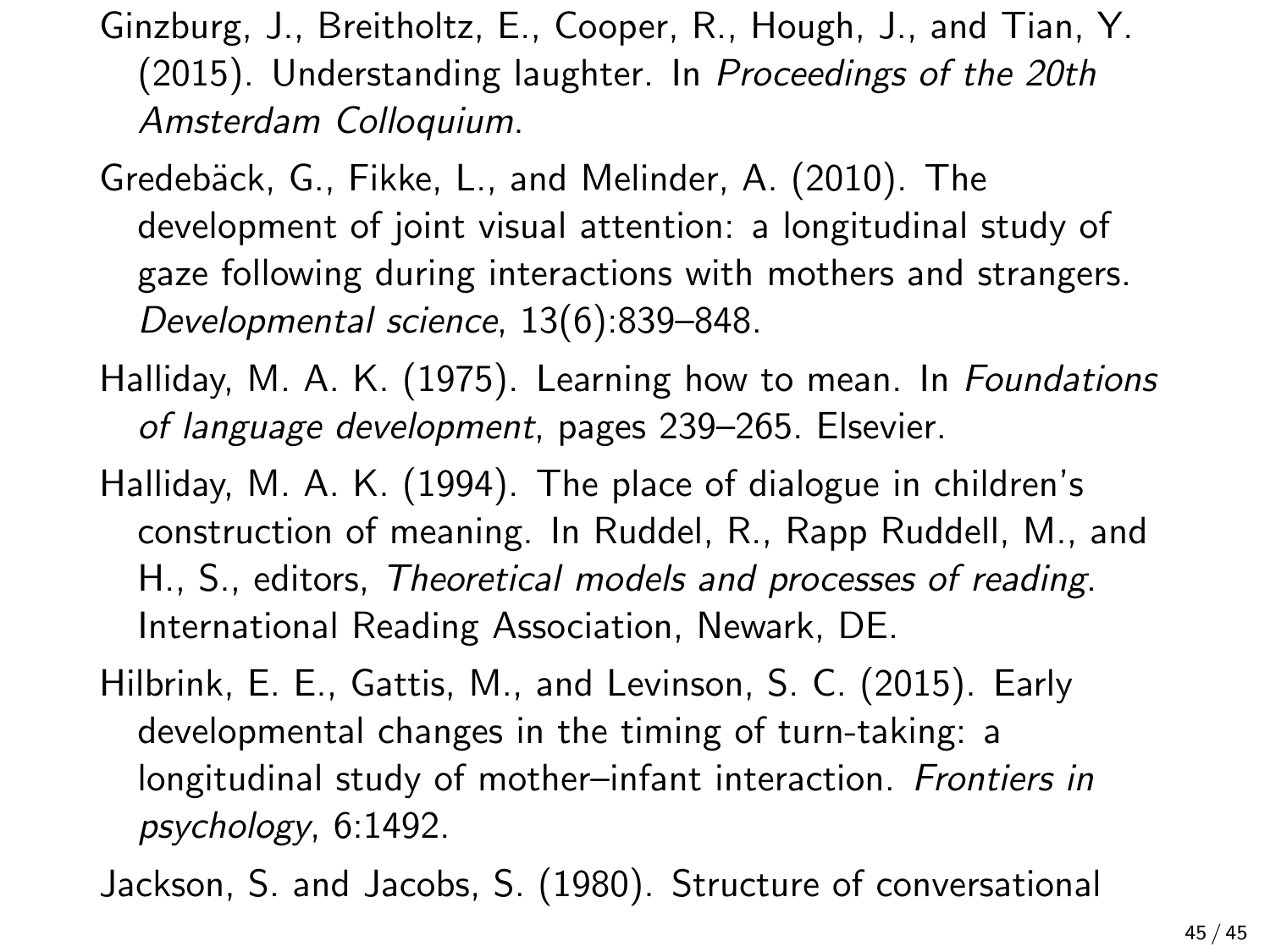argument: Pragmatic bases for the enthymeme. Quarterly Journal of Speech, 66(3):251–265.

- <span id="page-49-0"></span>Karttunen, L. (1974). Presupposition and linguistic context. Theoretical linguistics, 1(1-3):181–194.
- <span id="page-49-5"></span>Larsson, S. (2002). Issue Based Dialogue Management. PhD thesis, University of Gothenburg.
- <span id="page-49-3"></span>Levinson, S. C. (2006). On the human "interaction engine'. In Enfield, N. J. and C., L. S., editors, Roots of Human Sociality: Culture, Cognition and Interaction. The Wenner-Gren Foundation, Oxford.
- <span id="page-49-4"></span>Pustejovsky, J. (1998). The Generative Lexicon. MIT Press.
- <span id="page-49-1"></span>Stalnaker, R. (1974). Pragmatic presuppositions. In Munitz, M. K. and Unger, P., editors, Semantics and Philosophy. New York University Press.
- <span id="page-49-2"></span>Stephens, G. and Matthews, D. (2014). The communicative infant from 0-18 months: The social-cognitive foundations of pragmatic development. In Matthews, D., editor, Pragmatic development in first language acquisition, pages 13–36. John Benjamins Publishing Company.